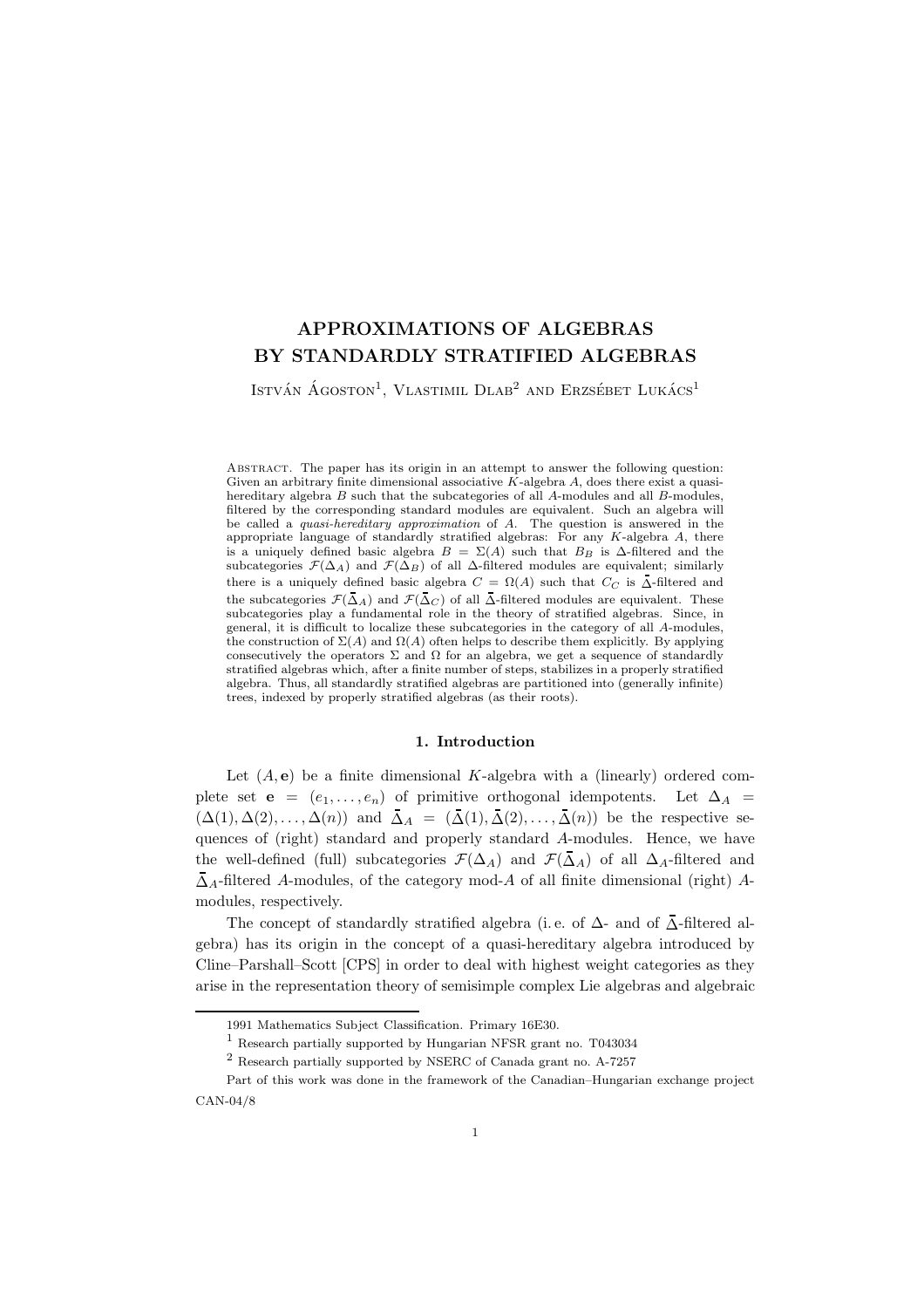groups. The subcategories  $\mathcal{F}(\Delta_A)$  and  $\mathcal{F}(\Delta_A)$  of mod-A of all  $\Delta$ - and  $\Delta$ -filtered modules of such algebras play a fundamental role in the theory.

In [DR] Dlab and Ringel established a simple characterization of the category  $\mathcal{F}(\Delta_A)$  of a quasi-hereditary algebra in terms of a "standardizable" set of an abelian K-category. Their method, consisting of presenting the quasi-hereditary algebra as the endomorphism algebra of the direct sum of the relevant indecomposable Extprojective objects, has been reformulated and applied in a number of papers (e.g. [ES], [MMS1], [MMS2]).

Note that one of the corollaries of their result is the following statement: Given an arbitrary algebra whose standard and proper standard modules coincide, there is a unique basic quasi-hereditary algebra  $A_q$  such that  $\mathcal{F}(\Delta_A)$  and  $\mathcal{F}(\Delta_{A_q})$  are equivalent via an exact functor.

Here and throughout the paper we shall assume that the equivalence functors between  $\mathcal{F}(\Delta_A)$  and  $\mathcal{F}(\Delta_B)$  are exact, meaning that sequences of Delta-filtered modules which are short exact in mod-A or mod-B are mapped into short exact sequences in the other module category.

In the present paper we are going to use this method to extend this result to standardly stratified algebras (Theorem 2.2 and 2.3) and to investigate two equivalences  $\stackrel{\Delta}{\sim}$  and  $\stackrel{\Delta}{\sim}$  in the class of all algebras  $(A, \mathbf{e})$ : we shall say that  $(A, \mathbf{e}) \stackrel{\Delta}{\sim} (A', \mathbf{e}')$ if and only if  $\mathcal{F}(\Delta_A)\approx \mathcal{F}(\Delta_{A'})$  and  $(A,\mathbf{e})\stackrel{\Delta}{\sim}(A',\mathbf{e}')$  if and only if  $\mathcal{F}(\bar{\Delta}_A)\approx \mathcal{F}(\bar{\Delta}_{A'}),$ the equivalence in both cases being induced by an exact functor. The respective equivalence classes are, up to fully described exceptions, infinite (cf. Theorem 3.3. and 3.5). The main point is the fact that every  $\stackrel{\Delta}{\sim}$ -equivalence class is represented by a unique basic ∆-filtered algebra and every <sup>∆</sup>∼ -equivalence class by a unique basic  $\overline{\Delta}$ -filtered algebra (cf. Theorem 2.2 and Theorem 2.3).

This process allows us to define two operators  $\Sigma$  and  $\Omega$  on the class of all algebras  $(A, e)$  with a given ordering on the simple types. The range of these operators will be the union of the class  $\mathcal{A}(\Delta)$  of all basic  $\Delta$ -filtered algebras and the class  $\mathcal{A}(\Delta)$  of all basic  $\Delta$ -filtered algebras. Recall that for a basic algebra  $(A, e) \in \mathcal{A}(\Delta)$  means that the regular representation  $A_A$  belongs to  $\mathcal{F}(\Delta_A)$  and  $(A, e) \in \mathcal{A}(\overline{\Delta})$  means that  $A_A \in \mathcal{F}(\overline{\Delta})$ . Thus the class  $\mathcal{A}(\Delta) \cap \mathcal{A}(\overline{\Delta})$  consists of all properly stratified algebras in the sense of [D2].

We define  $\Sigma(A)$  as the unique algebra such that  $\Sigma(A) \in \mathcal{A}(\Delta)$  and  $A \stackrel{\Delta}{\sim} \Sigma(A)$ . Similarly we define  $\Omega(A)$  by  $\Omega(A) \in \mathcal{A}(\overline{\Delta})$  and  $A \stackrel{\Delta}{\sim} \Omega(A)$ . Note that  $\Sigma$  acts as the identity operator on  $\mathcal{A}(\Delta)$  while  $\Omega$  acts as the identity operator on  $\mathcal{A}(\bar{\Delta})$ . We shall investigate the action of the operators  $\Sigma$  and  $\Omega$ , mostly on  $\mathcal{A}(\Delta) \cup \mathcal{A}(\overline{\Delta})$ .

In particular, we shall show that for every algebra  $A$  with  $n$  (non-isomorphic) simple modules

$$
(\Omega \Sigma)^{n-1}(A) = \Sigma (\Omega \Sigma)^{n-1}(A)
$$

(see Theorem 4.1). Defining a partial order  $\leq$  on  $\mathcal{A}(\Delta) \cup \mathcal{A}(\overline{\Delta})$  by taking  $A' \leq A$  if and only if A′ can be obtained from A by successive applications of the operators Σ and Ω, the class  $\mathcal{A}(\Delta) \cup \mathcal{A}(\overline{\Lambda})$  becomes a (disjoint) union of rooted trees whose roots are in one-to-one correspondence with the properly stratified algebras. In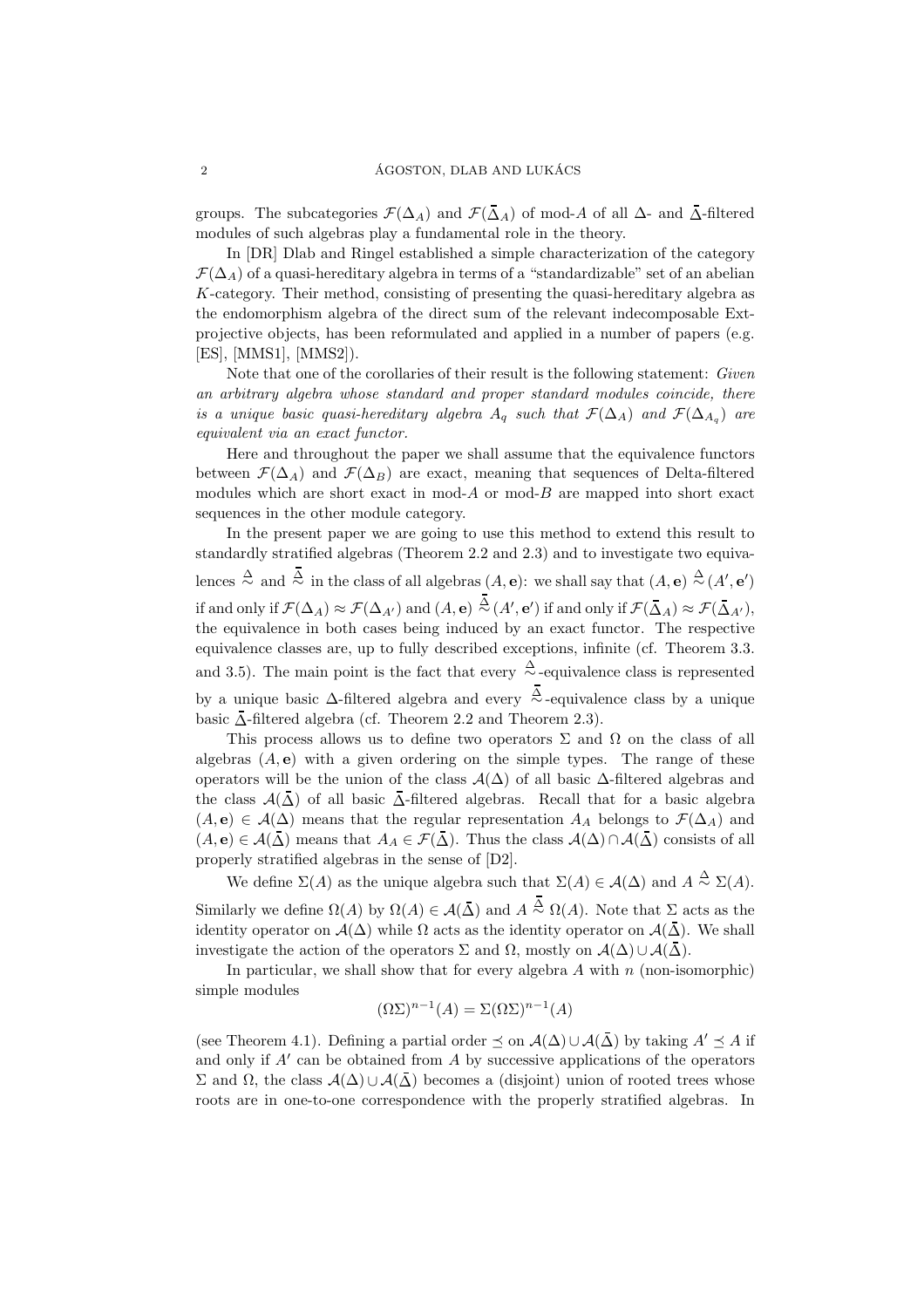other words, the orbits of the action of the semigroup generated by the operators  $\Sigma$  and  $\Omega$  carry a natural tree structure and they are indexed by properly stratified algebras.

The results of this paper were reported at the conference ICTAMI 2005 in Alba Iulia by I. Agoston on Sept. 16, 2005 and at the Representation theory seminar of University of Bielefeld by V. Dlab on September 26, 2005.

# 2.  $\Delta$  and  $\overline{\Delta}$  equivalence of algebras

Throughout the paper we shall assume that A is a finite dimensional basic algebra over a field  $K$ . We shall fix in  $A$  a complete set of primitive orthogonal idempotents:  $\mathbf{e} = (e_1, \ldots, e_n)$  such that  $1 = e_1 + \cdots + e_n$ , together with its ordering inherited from the natural ordering of the index set. The indecomposable projective (right) modules will be denoted by  $P(i) \simeq e_iA$ , and the corresponding simple tops by  $S(i) = P(i)/\text{rad } P(i)$ , while the *standard modules* (with respect to the given order) are  $\Delta(i) = e_i A/e_i A(e_{i+1} + \cdots + e_n)A$  and the proper standard modules are  $\bar{\Delta}(i) = e_i A/e_i \text{ rad } A(e_i + \cdots + e_n)A \text{ for } 1 \leq i \leq n.$  Thus the standard module  $\Delta(i)$ is the largest quotient of  $P(i)$  such that the composition multipicity  $[\Delta(i) : S(j)]$  is 0 for  $j > i$ , while  $\overline{\Delta}(i)$  is the largest quotient of  $\Delta(i)$  such that  $[\overline{\Delta}(i) : S(i)] = 1$ .

Recall that in some of the earlier papers  $(A, e)$  is said to be *standardly stratified* if the right regular module  $A_A$  belongs to  $\mathcal{F}(\Delta_A)$  while in others it is said to be standardly stratified if  $A_A \in \mathcal{F}(\bar{\Delta}_A)$ . Let us reiterate that  $\mathcal{F}(\Delta_A)$  (or  $\mathcal{F}(\bar{\Delta}_A)$ ) is the full subcategory of mod-A consisting of modules X with a filtration  $X =$  $X_0 \supseteq X_1 \supseteq \ldots \supseteq X_\ell \supseteq X_{\ell+1} = 0$  such that for every  $0 \leq j \leq \ell$  the quotient  $X_j/X_{j+1} \simeq \Delta(i)$  (or  $X_j/X_{j+1} \simeq \bar{\Delta}(i)$ ) for some  $1 \leq i \leq n$ . By a result of [D1]  $A_A \in \mathcal{F}(\bar{\Delta}_A)$  if and only if  $A^{opp}_{A^{opp}} \in \mathcal{F}(\Delta_{A^{opp}})$ . In this spirit, in order to streamline our formulations, we shall use throughout the paper the terminology of ∆-filtered algebras (i. e. when  $A_A \in \mathcal{F}(\Delta_A)$ ) and  $\Delta$ -filtered algebras (i. e. when  $A_A \in \mathcal{F}(\Delta_A)$ ). Those algebras that are either  $\Delta$ -filtered or  $\overline{\Delta}$ -filtered will be then called *standardly* stratified. We believe that this terminology is more appropriate and hope that it will be generally accepted.

The algebra  $(A, e)$  is *quasi-hereditary* if and only if it is  $\Delta$ -filtered and  $\Delta(i)$  =  $\overline{\Delta}(i)$  for all  $1 \leq i \leq n$ . Note that quasi-hereditary algebras are those  $\Delta$ -filtered algebras which have finite global dimension. For elementary properties of standard modules, quasi-hereditary algebras and standardly stratified algebras we refer to [DR], [ADL] and [CPS].

Theorem 2 of [DR] provides a full characterization of the category  $\mathcal{F}(\Delta_A)$  for a quasi-hereditary algebra A by listing some characterizing homological properties of the standard modules. This characterization also leads to an explicit construction: given a subcategory  $\mathcal C$  of modules satisfying these requirements we can construct a unique quasi-hereditary algebra  $(A, e)$  such that its  $\mathcal{F}(\Delta_A)$  is equivalent to C.

It turns out that by making several adjustments and by taking care of some technicalities, we can establish a similar characterization in the case of standardly stratified algebras (see Proposition 2.1). In fact, such a generalization can be found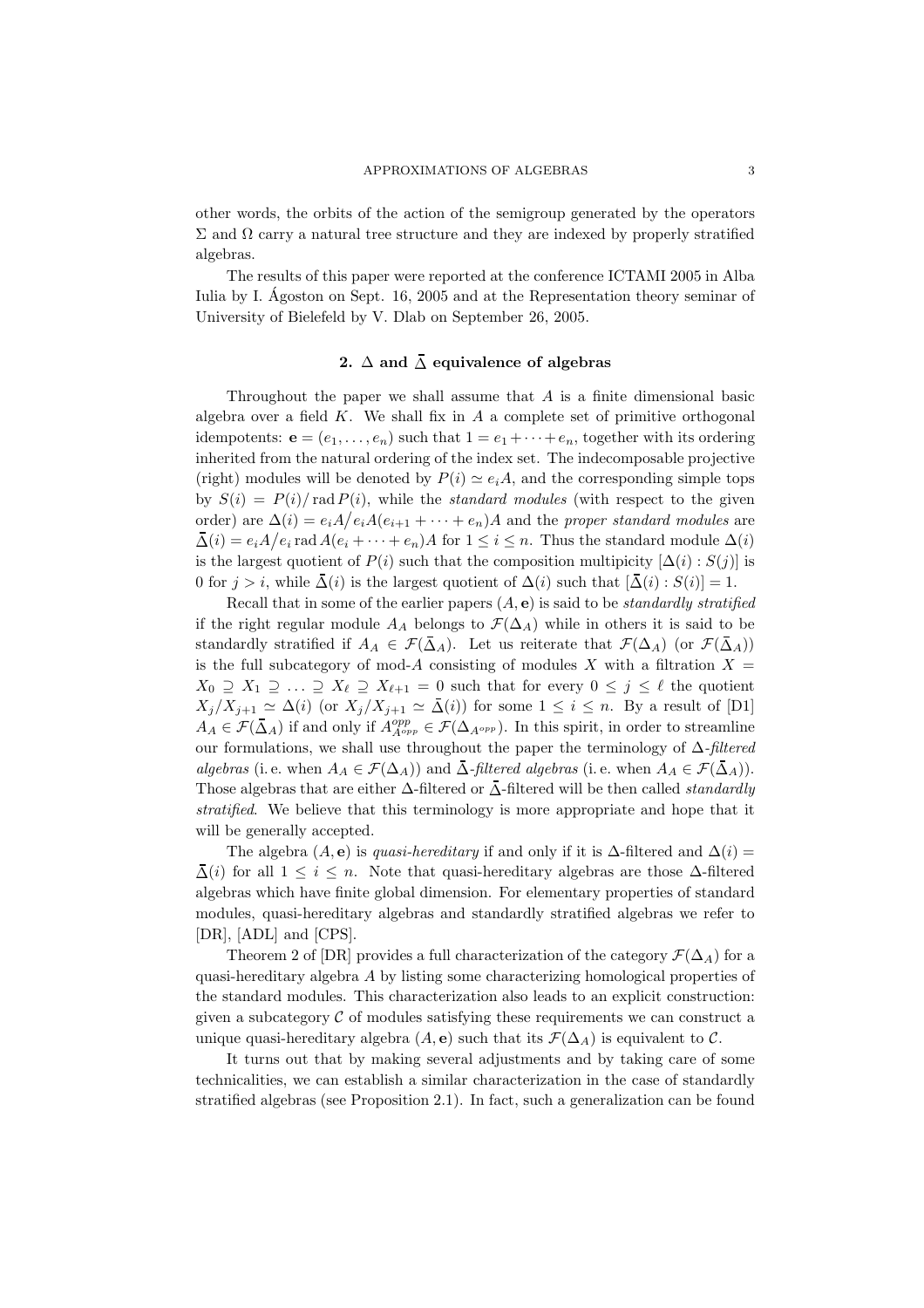also in the paper [ES] (although with slightly different emphasis and not explicitly referring to the corresponding 'standardization theorem' of [DR]). As a consequence, given an algebra  $A$ , there is a uniquely defined representative in the class of all basic  $\Delta$ -filtered algebras B whose categories  $\mathcal{F}(\Delta_B)$  are equivalent to  $\mathcal{F}(\Delta_A)$ (Theorem 2.2). In a similar spirit, we can establish the existence of a uniquely defined representative in the class of all basic  $\overline{\Delta}$ -filtered algebras C whose categories  $\mathcal{F}(\bar{\Delta}_{C})$  are equivalent to  $\mathcal{F}(\bar{\Delta}_{A})$  for a given algebra A (Theorem 2.3).

Let us recall here the above mentioned characterization of the category  $\mathcal{F}(\Delta)$ over a quasi-hereditary algebra (cf. Theorem 2 of  $[DR]$ ). Given a subcategory C of a module category mod-A, this subcategory C is equivalent to  $\mathcal{F}(\Delta_B)$  for some quasihereditary algebra  $(B, e)$  if and only if  $C = \mathcal{F}(\Theta)$ , for a finite set of indecomposable objects  $\Theta = \{ \Theta(i) \in \mathcal{C} \mid 1 \leq i \leq n \}$  satisfying the following conditions:

- (1)  $\text{Hom}_A(\Theta(i), \Theta(j)) = 0$  for  $1 \leq j < i \leq n$ ;
- (2)  $\text{Ext}_{A}^{1}(\Theta(i), \Theta(j)) = 0$  for  $1 \leq j < i \leq n$ ;
- (3)  $\text{Ext}_{A}^{1}(\Theta(i), \Theta(i)) = 0$  for  $1 \leq i \leq n$ ;
- (4) Hom<sub>A</sub>( $\Theta(i)$ ,  $\Theta(i)$ ) is a division algebra for  $1 \leq i \leq n$ .

Note that the indecomposability of the objects in  $\Theta$  actually follows from condition (4). However we prefer assuming indecomposability in our formulation since for characterizing ∆-filtered modules of ∆-filtered algebras we just omit the condition (4). In [DR] the elements of  $\Theta$  are called *standardizable objects* of  $\mathcal{C}$ . Let us note here that standardizable objects may be identified within the category as the only objects which do not admit a non-trivial filtration within this category.

It is a well-known fact that standard modules over a quasi-hereditary algebra satisfy these conitions. To prove the sufficiency of these conditions one can show first that there are enough Ext-projective objects in the category  $\mathcal{C}$ . In fact, there are precisely n indecomposable (non-isomorphic) Ext-projective modules. Denoting by M their direct sum,  $B = \text{End}_A(M)$  is basic quasi-hereditary algebra and Hom<sub>A</sub>(M, –) defines a categorical equivalence between  $\mathcal{C} = \mathcal{F}(\Theta)$  and  $\mathcal{F}(\Delta_B)$ . (Let us point out that the endomorphisms of right A-modules will be written from the left.) Since for a quasi-hereditary algebra  $\mathcal{F}(\Delta)$  contains the projective modules (and they can be identified as the Ext-projective objects of the category), the algebra itself is uniquely determined by  $\mathcal{F}(\Delta)$  as the endomorphism algebra of the direct sum of the indecomposable Ext-projective objects. (Note that in [ES], using a dual approach and dealing with Ext-injective objects instead of Ext-projectives such systems, consisting of standardizable objects and the indecomposable Ext-injectives were called *stratifying systems*.)

The differences between quasi-hereditary algebras and ∆-filtered algebras stem from the fact that standard modules of ∆-filtered algebras are not necessarily Schurian, i. e. condition (4) above is not, in general, satisifed. If we retain the remaining conditions, we get a characterization of  $\mathcal{F}(\Delta_A)$  for  $\Delta$ -filtered algebras.

PROPOSITION 2.1. Let  $C$  be a full subcategory of mod-A of an arbitrary finite dimensional algebra. Then C is equivalent to  $\mathcal{F}(\Delta_B)$  of a  $\Delta$ -filtered algebra  $(B, e)$ via an exact functor if and only if  $C = \mathcal{F}(\Theta)$  for a finite set of indecomposable objects  $\Theta = \{ \Theta(i) \in \mathcal{C} \mid 1 \leq i \leq n \}$  satisfying the conditions (1), (2) and (3) above. Moreover, the algebra B is unique up to Morita equivalence.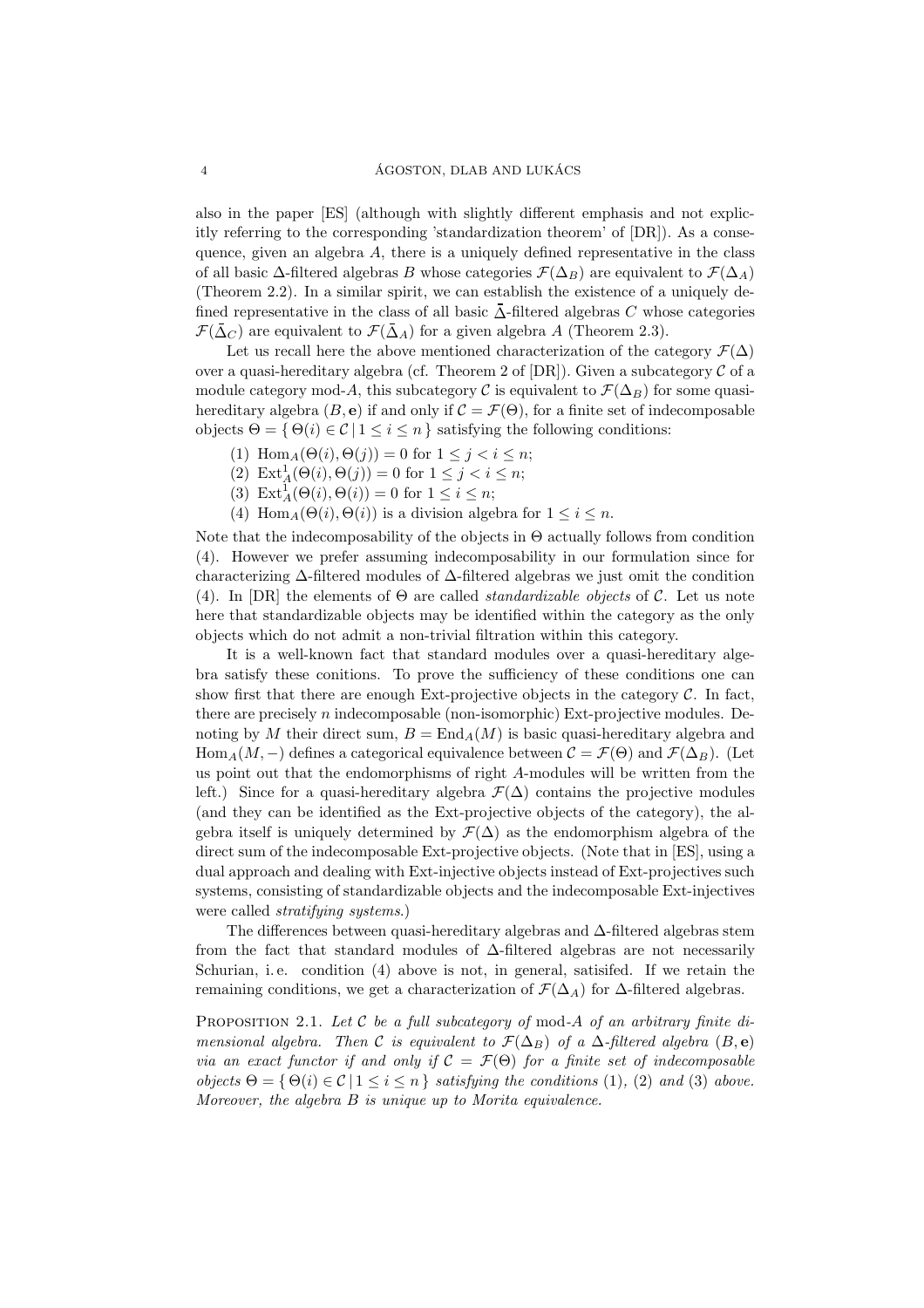Proof. For the proof, we refer to Theorem 2 of [DR]. The only major difference is that in the recursive construction of the Ext-projective objects  $P_{\Theta}(i)$ , the resulting module does not have to be indecomposable, but it will have a unique indecomposable direct summand containing  $\Theta(i)$  in its top. Note that, in general, the Ext-projective modules will not be local. (See Example 2.9 at the end of this section).  $□$ 

It is easy to see that the set of standard modules of any algebra A satisfies the above conditions  $(1)-(3)$ . Thus an immediate consequence of Proposition 2.1 is the following theorem.

THEOREM 2.2. Let  $(A, e)$  be a finite dimensional algebra. Then there exists a unique basic  $\Delta$ -filtered algebra  $(B, \mathbf{f})$  such that the categories  $\mathcal{F}(\Delta_A)$  and  $\mathcal{F}(\Delta_B)$ are equivalent via an exact functor. In this case the number of isomorphism types of simple A-modules and simple B-modules is the same.

Unlike standard modules, proper standard modules are Schurian. Thus, they satisfy the condition (4). On the other hand, in general, proper standard modules have self-extensions, i.e. they fail to satisfy (3). However, we can formulate a statement parallel to Theorem 2.2.

THEOREM 2.3. Let  $(A, e)$  be a finite dimensional algebra. Then there exists a unique basic  $\overline{\Delta}$ -filtered algebra  $(C, \mathbf{g})$  such that the categories  $\mathcal{F}(\overline{\Delta}_A)$  and  $\mathcal{F}(\overline{\Delta}_C)$ are equivalent via an exact functor. In this case the number of isomorphism types of simple A-modules and simple C-modules is the same.

*Proof.* Let us follow the line of proof of Theorem 2 in  $[DR]$ , by constructing enough Ext-projective objects in  $\mathcal{F}(\bar{\Delta}_A)$ , namely n indecomposable modules  $N(i)$ ,  $1 \leq i \leq$ n, such that:

- (i)  $N(i) \in \mathcal{F}(\overline{\Delta}(i), \overline{\Delta}(i+1), \ldots, \overline{\Delta}(n));$
- (*ii*) there exists an epimorphism  $N(i) \rightarrow \overline{\Delta}(i)$  and
- (*iii*)  $N(i)$  is Ext-projective in  $\mathcal{F}(\bar{\Delta}_A)$ , i.e.  $\text{Ext}^1_A(N(i), \bar{\Delta}(\ell)) = 0$  for all  $1 \leq \ell \leq n$ .

The modules  $N(i)$  will be defined recursively, step by step, constructing a sequence of A-modules  $Q(i, j)$ ,  $i \leq j \leq n$ , such that each  $Q(i, j)$  satisfies the following conditions:

- $(i)'$   $Q(i, j) \in \mathcal{F}(\bar{\Delta}(i), \bar{\Delta}(i+1), \ldots, \bar{\Delta}(j));$
- $(ii)'$  there exists an epimorphism  $Q(i, j) \rightarrow \overline{\Delta}(i);$
- $(iii)'$  Ext<sub>A</sub> $(Q(i,j), \bar{\Delta}(\ell)) = 0$  for  $1 \leq \ell \leq j$ .

Obviously,  $N(i) = Q(i, n)$  will then satisfy the conditions  $(i)$ ,  $(ii)$  and  $(iii)$ .

Let us start the construction by defining  $Q(i, i)$  to be the maximal quotient of  $\Delta(i)$  belonging to  $\mathcal{F}(\overline{\Delta}(i))$ . Due to the fact that  $\text{Ext}^1_A(\overline{\Delta}(i), \overline{\Delta}(\ell)) = 0$  for all  $\ell < i$ , only the condition  $\text{Ext}^1_A(Q(i,i), \overline{\Delta}(i)) = 0$  requires a proof. Applying, for  $1 \leq \ell \leq i-1$ , the functor  $\text{Hom}_{A}(-, S(\ell))$  to the exact sequence

$$
0 \to Z \to \Delta(i) \to Q(i,i) \to 0 \tag{2.3.1}
$$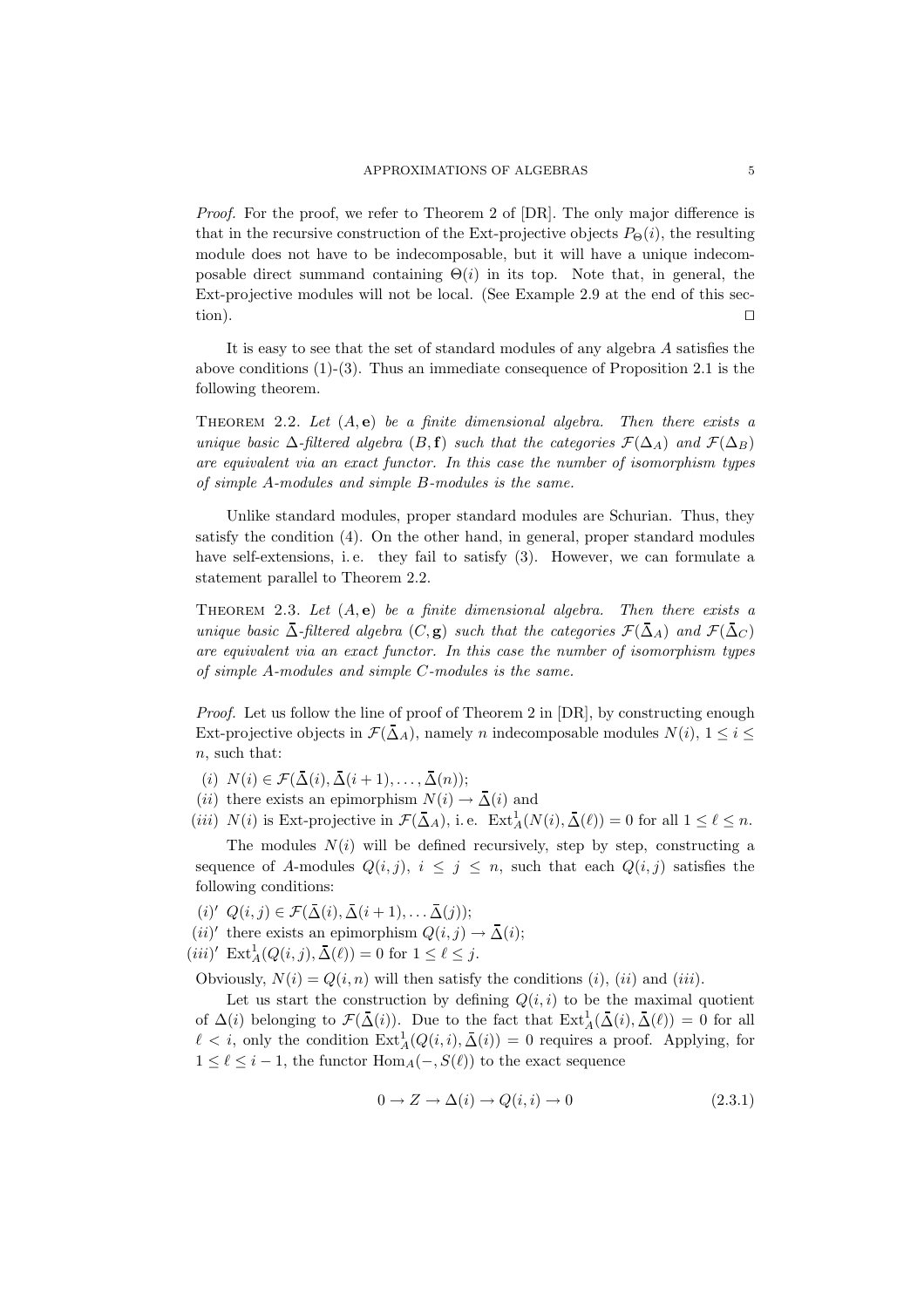we see that  $\text{Hom}_{A}(Z, S(\ell))=0$  and thus, due to the maximality of  $Q(i, i)$ , we get that Hom $(Z, \overline{\Delta}(i)) = 0$ . Consequently, applying Hom $_A(-, \overline{\Delta}(i))$  to  $(2.3.1)$ , we conclude that  $\text{Ext}_{A}^{1}(Q(i, i), \bar{\Delta}(i)) = 0$ , as required.

Proceeding by induction, assume that  $Q(i, j-1)$  for some  $i < j \leq n$  has already been constructed. For convenience we write  $Q(i, j - 1) = Q$  and consider the universal extension  $U_1$  of  $Q$  by  $\bar{\Delta}(j)$ :

$$
0 \to X_1 = \bigoplus_{d_1} \overline{\Delta}(j) \to U_1 \to Q \to 0. \tag{2.3.2}
$$

Here  $d_1 = \dim_{D_j} \text{Ext}^1_A(Q, \bar{\Delta}(j))$ , where  $D_j = \text{End}_A(\bar{\Delta}(j))$ . (The universality of the extension means that the pushout sequences along the projection maps  $X_1 \to \bar{\Delta}(j)$ form a basis for  $\mathrm{Ext}^1_A(Q, \overline{\Delta}(j))$ .) Clearly, in addition to the conditions  $(i)'$  and  $(ii)'$ , U<sub>1</sub> satisfies, by recursion,  $\text{Ext}_{A}^{1}(U_{1}, \overline{\Delta}(\ell)) = 0$  for all  $1 \leq \ell \leq j - 1$ . In general, however,  $\text{Ext}^1_A(U_1, \bar{\Delta}(j)) \neq 0$ ; denote its  $D_j$ -dimension by  $d_2$  and construct the universal extension  $U_2$  of  $\bar{\Delta}(j)$  by  $U_1$ :

$$
0 \to X_2 = \underset{d_2}{\oplus} \bar{\Delta}(j) \to U_2 \to U_1 \to 0.
$$

This sequence yields the following derived exact sequence:

$$
0 \to \overline{X}_2 \to U_2 \to Q \to 0,
$$

where  $\overline{X}_2 \in \mathcal{F}(\overline{\Delta}(j))$  is an extension of  $X_2$  by  $X_1$ . If  $\text{Ext}^1_A(U_2, \overline{\Delta}(j)) \neq 0$ , we continue this process. In t steps we get – again by means of constructing the universal extensions

$$
0 \to X_t \to U_t \to U_{t-1} \to 0 \tag{2.3.3}
$$

of  $\Delta(j)$  by  $U_{t-1}$  – the corrseponding sequence:

$$
0 \to \overline{X}_t \to U_t \to Q \to 0.
$$

Note that, in each step of this procedure, we have the following commutative diagram:

$$
\begin{array}{ccccccc}\n & & 0 & & 0 & & 0 \\
 & & \downarrow & & \downarrow & & \downarrow \\
0 & \to & X_t & \to & \overline{X}_t & \to & \overline{X}_{t-1} & \to & 0 \\
 & & \downarrow & & \downarrow & & \downarrow & & \\
0 & \to & X_t & \to & U_t & \to & U_{t-1} & \to & 0 \\
 & & \downarrow & & \downarrow & & \downarrow & & \\
 & & 0 & \to & Q & = & Q & \to & 0 \\
 & & & \downarrow & & \downarrow & & \downarrow \\
 & & & 0 & & 0 & & \n\end{array} \tag{2.3.4}
$$

Here, by recursion  $(i)'$ ,  $(ii)'$  and  $\text{Ext}_{A}^{1}(U_{t}, \bar{\Delta}(\ell)) = 0$  hold for  $1 \leq \ell \leq j - 1$ .

We are going to show that after a finite number of steps, the process of constructing the universal extensions will stabilize, i.e. that  $\text{Ext}_{A}^{1}(U_{t_{0}}, \bar{\Delta}(j)) = 0$  for some  $t_0$ .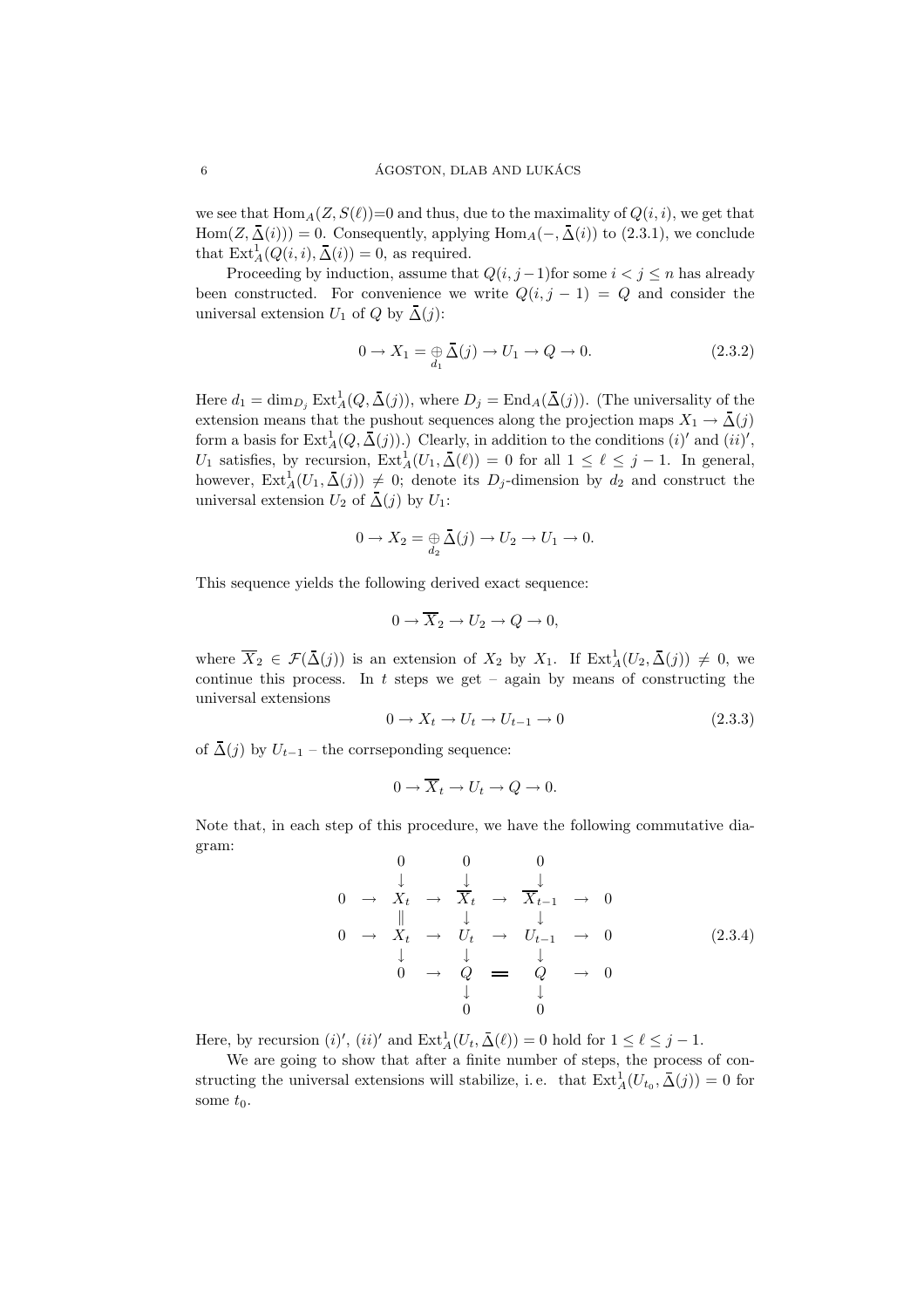Indeed, we can show by induction that  $\text{Hom}_A(\overline{X}_t, \overline{\Delta}(j)) \simeq \text{Ext}^1_A(Q, \overline{\Delta}(j)).$  The statement clearly holds for  $\overline{X}_1 = X_1$  by the universality of the extension (2.3.2). For arbitrary  $t > 1$  we can apply the functor  $\text{Hom}_{A}(-, \bar{\Delta}(j))$  to the diagram in (2.3.4) to get the following commutative diagram with exact rows and columns:

$$
0 \to \text{Hom}(\overline{X}_{t-1}, \bar{\Delta}(j)) \xrightarrow{\alpha} \text{Hom}(\overline{X}_t, \bar{\Delta}(j)) \to \text{Hom}(X_t, \bar{\Delta}(j)) \xrightarrow{\beta} \text{Ext}^1(\overline{X}_{t-1}, \bar{\Delta}(j))
$$
  
\n
$$
0 \to \text{Hom}(U_{t-1}, \bar{\Delta}(j)) \to \text{Hom}(U_t, \bar{\Delta}(j)) \to \text{Hom}(X_t, \bar{\Delta}(j)) \xrightarrow{\gamma} \text{Ext}^1(U_{t-1}, \bar{\Delta}(j))
$$
  
\n
$$
\uparrow \qquad \qquad \uparrow \qquad \qquad \uparrow
$$
  
\n
$$
\text{Ext}^1(Q, \bar{\Delta}(j))
$$
  
\n
$$
\uparrow \qquad \qquad \uparrow \qquad \qquad \uparrow
$$
  
\n
$$
\text{Hom}(\overline{X}_{t-1}, \bar{\Delta}(j))
$$

Here  $\gamma$  is an isomorphism since (2.3.3) is a universal extension, furthermore  $\varphi$  is an isomorphism by induction. Thus we get that  $\delta$  is injective and so is  $\beta$ . This implies that  $\alpha$  is an isomorphism which, in view of the induction hypothesis, yields the statement.

Observe that the isomorphism  $\text{Hom}_A(\overline{X}_t, \overline{\Delta}(j)) \simeq \text{Ext}^1_A(Q, \overline{\Delta}(j))$  implies that  $\text{Hom}_A(\overline{X}_t, \overline{\Delta}(j)) \simeq \text{Hom}_A(X_1, \overline{\Delta}(j))$  for each t. Note also that  $\overline{X}_t$  is an extension of a module in  $\mathcal{F}(\Delta(j))$  by  $X_1 = \bigoplus_{d_1} \Delta(j)$ . Hence, the previous isomorphism implies that  $\overline{X}_t$  is a homomorphic image of  $\oplus_{d_1} \Delta(j)$ , and thus its dimension is bounded. Since dim  $X_1 < \dim \overline{X}_2 < \ldots < \dim \overline{X}_t$  we get that the sequence of the universal extensions must, after a finite number of steps, stabilize, i.e.  $\text{Ext}_{A}^{1}(U_{t_{0}}, \overline{\Delta}(j)) = 0$ for some  $t_0$ . We set  $Q(i, j) = U_{t_0}$ .

Thus, using this recursion we have constructed the Ext-projective objects  $N(i)$ in  $\mathcal{F}(\bar{\Delta}_A)$ . To show that the modules  $N(i)$  are indecomposable, we need the following lemma.

LEMMA 2.4.  $\mathcal{F}(\bar{\Delta}_A)$  is closed under taking direct summands.

*Proof.* Let M be an element of  $\mathcal{F}(\bar{\Delta}_A)$ , and suppose that  $M = U \oplus V$ . Since  $\text{Ext}_{A}(\bar{\Delta}_{A}(n), \bar{\Delta}_{A}(i)) = 0$  for  $i \neq n$ ,  $Me_nA = Ue_nA \oplus Ve_nA \in \mathcal{F}(\bar{\Delta}_{A}(n))$  and  $M/Me_nA \simeq U/Ue_nA \oplus V/Ve_nA \in \mathcal{F}(\bar{\Delta}_A(1),...,\bar{\Delta}_A(n-1)).$  So it suffices to prove the statement for  $Me<sub>n</sub>A \in \mathcal{F}(\bar{\Delta}_A(n))$ , and apply induction on the factor module. For simplicity assume that  $M = Me_nA$ . Then,  $M \in \mathcal{F}(\bar{\Delta}_A(n))$  implies that  $0 \neq \text{Hom}_{A}(M, \overline{\Delta}_{A}(n)) = \text{Hom}_{A}(U, \overline{\Delta}_{A}(n)) \oplus \text{Hom}_{A}(V, \overline{\Delta}_{A}(n))$  so one of the summands, say, Hom<sub>A</sub>(U,  $\overline{\Delta}_A(n)$ ) is nontrivial. But the top of U, and thus the top of any nonzero homomorphic image of U is filtered by  $S(n)$ , so a nonzero homomorphism from U to  $\bar{\Delta}_A(n)$  must be an epimorphism. This means that  $M/(U_1 \oplus V)$  is isomorphic to  $\Delta_A(n)$  for some  $U_1 \leq U$ , and thus  $U_1 \oplus V$  is  $\Delta_A(n)$ -filtered because  $\mathcal{F}(\bar{\Delta}_A(n))$  is closed under kernels of epimorphisms (cf. [ADL]). Recursively we can prove that both U and V are  $\overline{\Delta}_A(n)$ -filtered. □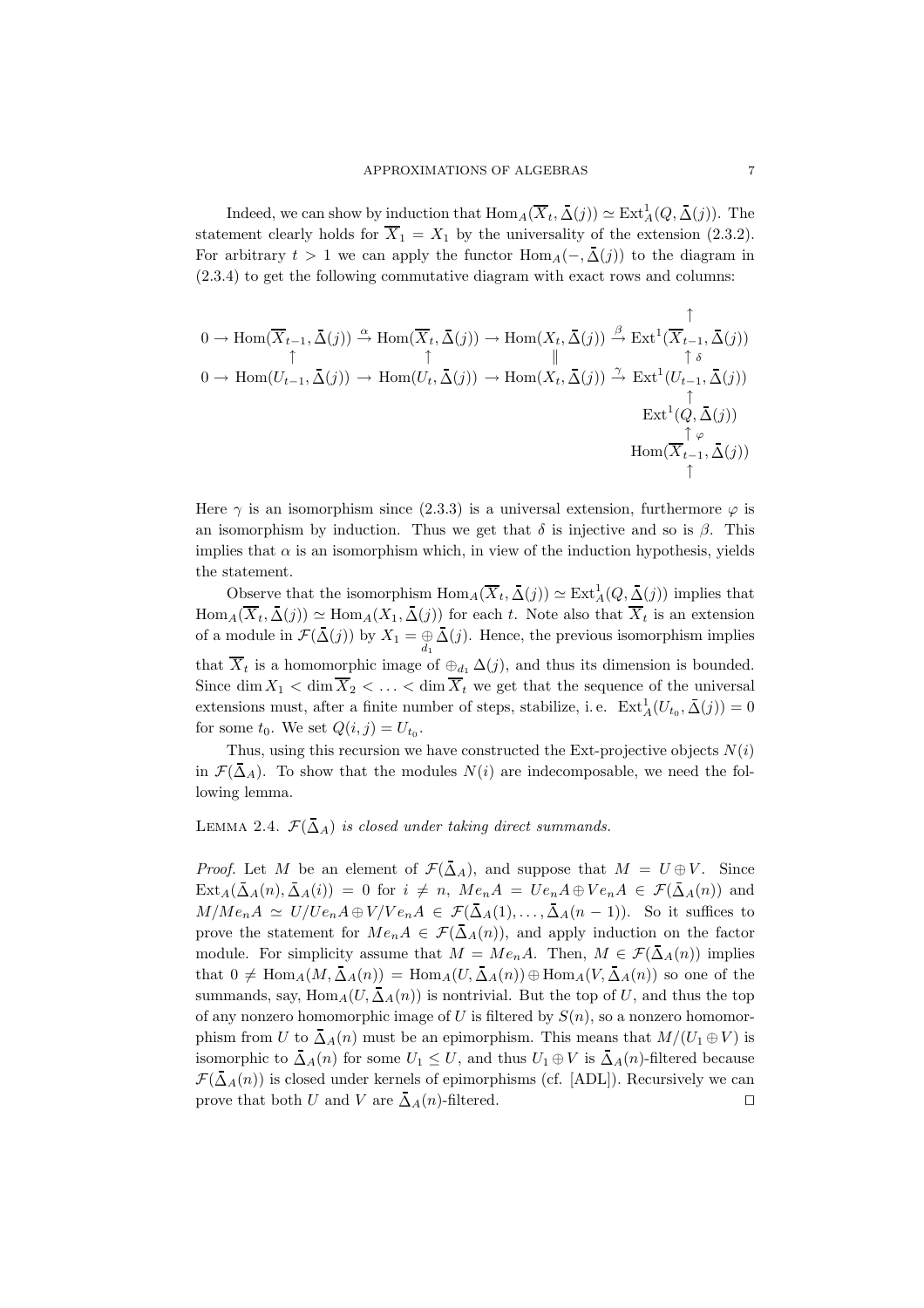Now we can prove the indecomposability of  $N(i)$ , by showing that in the recursive construction of  $N(i)$ , every module  $Q(i, j)$  is indecomposable. The initial module  $Q(i, i)$  is a quotient of the local module  $\Delta(i)$ , hence it is indecomposable. Suppose now that  $Q(i, j-1)$  is indecomposable for some  $i < j \leq n$ . We constructed  $Q(i, j)$  as an extension of a  $\overline{\Delta}_A(j)$ -filtered module X by  $Q(i, j - 1)$ :

$$
0 \to X \to Q(i,j) \to Q(i,j-1) \to 0,
$$

and we also know that in the long exact sequence

$$
\cdots \to \text{Hom}_{A}(Q(i,j), \bar{\Delta}_{A}(j)) \stackrel{\beta}{\to} \text{Hom}_{A}(X, \bar{\Delta}_{A}(j)) \stackrel{\alpha}{\to} \text{Ext}^{1}_{A}(Q(i,j-1), \bar{\Delta}_{A}(j)) \to \cdots
$$

the morphism  $\alpha$  is an isomorphism. Thus  $\beta = 0$ .

Now suppose that  $Q(i, j) = U \oplus V$  is a proper decomposition of  $Q(i, j)$ . Since  $X = Q(i, j)e_iA = Ue_iA \oplus Ve_iA$ , we have  $Q(i, j - 1) \simeq U/Ve_iA \oplus V/Ve_iA$ . The indecomposability of  $Q(i, j - 1)$  implies that one of the components in the latter decomposition is 0. We may assume that  $U \subseteq X$ . The previous lemma implies that U is  $\bar{\Delta}_A(j)$ -filtered. But then an epimorphism from U to  $\bar{\Delta}_A(j)$  gives a homomorphism in  $\text{Hom}_A(Q(i,j), \overline{\Delta}_A(j))$ , which has a nonzero restriction to X. This is a contradiction, since  $\beta = 0$ .

This proves that each  $Q(i, j)$  and thus each  $N(i)$  must be indecomposable for  $1 \leq i \leq n$ .

Put  $N = \bigoplus_{i=1}^{n} N(i)$  and  $C = \text{End}_{A}(N)$ .

To show that C is a basic  $\overline{\Delta}$ -filtered algebra and that the functor  $\text{Hom}_{A}(N, -)$ induces an equivalence between  $\mathcal{F}(\bar{\Delta}_A)$  and  $\mathcal{F}(\bar{\Delta}_C)$  we can follow almost word by word the rest of the proof of Theorem 2 in [DR]. This task is left to the reader. ⊓⊔

In view of Theorems 2.2 and 2.3, we can introduce the following definitions.

DEFINITION 2.5. (1) The algebras (A, e) and  $(B, f)$  are called  $\Delta$ -equivalent if the respective full subcategories  $\mathcal{F}(\Delta_A) \subseteq \text{mod-}A$  and  $\mathcal{F}(\Delta_B) \subseteq \text{mod-}B$  are equivalent via an exact functor; in this case we write  $(A, e) \stackrel{\Delta}{\sim} (B, f)$  or simply  $A \stackrel{\Delta}{\sim} B$ .

(2) The algebras  $(A, e)$  and  $(B, f)$  are called  $\overline{\Delta}$ -equivalent if the respective full subcategories  $\mathcal{F}(\bar{\Delta}_A) \subseteq \text{mod-}A$  and  $\mathcal{F}(\bar{\Delta}_B) \subseteq \text{mod-}B$  are equivalent via an exact functor; in this case we write  $(A, e) \stackrel{\Delta}{\sim} (B, f)$  or simply  $A \stackrel{\Delta}{\sim} B$ .

In this way we get two equivalence relations on the class of all algebras (or rather, on Morita equivalence classes of algebras).

DEFINITION 2.6. For an arbitrary algebra  $(A, e)$  we define  $\Sigma(A)$  to be the unique algebra satisfying:

- (i)  $(\Sigma(A), \mathbf{f})$  is  $\Delta$ -filtered and basic;
- (*ii*)  $A \stackrel{\Delta}{\sim} \Sigma(A)$ .

Similarly we define  $\Omega(A)$  to be the unique algebra satisfying:

- (*i*)' ( $\Omega(A)$ , **f**) is  $\overline{\Delta}$ -filtered and basic;
- $(ii)'$  A  $\stackrel{\Delta}{\sim}$  Ω(A).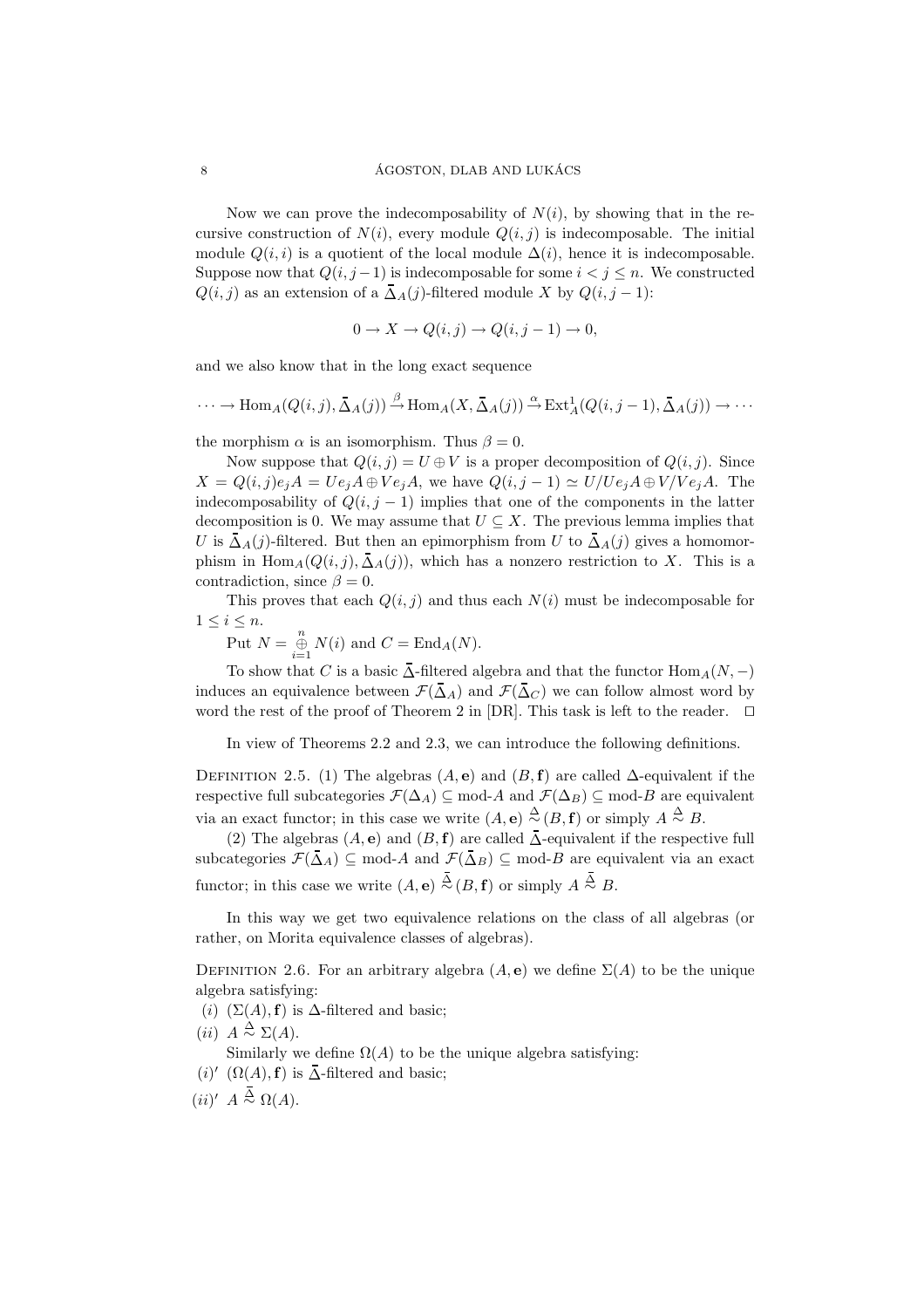Thus,  $A \stackrel{\Delta}{\sim} B$  if and only if  $\Sigma(A) \simeq \Sigma(B)$  with the isomorphism preserving the

corresponding orderings. In a similar fashion,  $A \stackrel{\Delta}{\sim} B$  if and only if  $\Omega(A) \simeq \Omega(B)$ . The explicit construction in the proof of Proposition 2.1 and Theorem 2.3 gives

us a bound on the dimension of these algebras:

PROPOSITION 2.7. There exist functions  $f : \mathbb{N} \to \mathbb{N}$  and  $g : \mathbb{N} \to \mathbb{N}$  such that for any algebra A we have:

 $\dim \Sigma(A) \leq f(\dim A)$  and  $\dim \Omega(A) \leq g(\dim A)$ .

Proof. We will not make any attempt to give an optimal bound: our estimate will be very rough and in most cases far from the best possible bound.

Since  $\Sigma(A)$  and  $\Omega(A)$  can be obtained as the endomorphism algebras of the direct sum of indecomposable Ext-projective modules in  $\mathcal{F}(\Delta)$  and  $\mathcal{F}(\overline{\Delta})$ , respectively, it is enough to show that there is an upper bound on the dimension of these indecomposable Ext-projective modules, since their number is  $n$ , the number of isomorphism types of simple A-modules, and this is not greater than dim  $A = d$ .

First we show that for modules of bounded dimension the dimension of their first extension group is also bounded. Let us take two  $A$ -modules,  $X$  and  $Y$  with their dimensions bounded by x and y, respectively. If  $0 \to \Omega_1(X) \to P_0 \to X \to 0$ is a projective cover of X, then  $\dim \Omega_1(X) \leq \dim P_0 \leq \dim A \cdot \dim X \leq dx$ . The long exact sequence  $\cdots \to \text{Hom}_A(\Omega_1(X), Y) \to \text{Ext}^1_A(X, Y) \to 0$  yields that  $\dim \text{Ext}_{A}^{1}(X, Y) \leq \dim \text{Hom}_{A}(\Omega_{1}(X), Y) \leq dx y.$ 

Thus if Z is the universal extension of X with Y, i.e. we have  $0 \to Y^k \to Z \to$  $X \to 0$  with  $k = \dim \text{Ext}_{A}^{1}(X, Y)$ , then  $\dim Z \leq x + ky \leq x + dxy^{2} = x(1 + dy^{2})$ .

We can apply this estimate to the recursive construction of the indecomposable Ext-projective modules  $M_{\Delta}(i)$  in  $\mathcal{F}(\Delta_A)$ , to their direct sum M and to  $\Sigma(A)$  = End<sub>A</sub>(M). We use the bound dim( $\Delta(i)$ ) ≤ d to get:

$$
\dim M_{\Delta}(i) \le d(1+d^3)^{n-i} \le d(1+d^3)^n
$$

$$
\dim M \le nd(1+d^3)^n
$$

$$
\dim \Sigma(A) \le n^2 d^2 (1+d^3)^{2n}
$$

Since the number of simple module types  $n$  is cleary not more than  $d$ , we get the desired function f.

In the recursive construction of the indecomposble Ext-projective modules  $N_{\overline{\Delta}}(i)$  in  $\mathcal{F}(\Delta_A)$  we have seen that when one of the intermediate modules X is extended by a module filtered by  $\bar{\Delta}(j)$ -s then the latter module is the homomorphic image of the direct sum of k copies of  $\Delta(j)$ -s where  $k = \dim \text{Ext}^1_A(X, \bar{\Delta}(j))$ . Hence we get the earlier recursive estimate for the dimension of the indecomposable Extprojective objects: dim  $N_{\overline{\Delta}}(i) \leq d(1+d^3)^n$ . Thus we also get the same estimate for dim  $\Omega(A)$  as for dim  $\Sigma(A)$ , namely: dim  $\Omega(A) \leq n^2 d^2 (1+d^3)^{2n}$ . This gives the function  $q$ .

At the end of this section, let us give some examples for these constructions.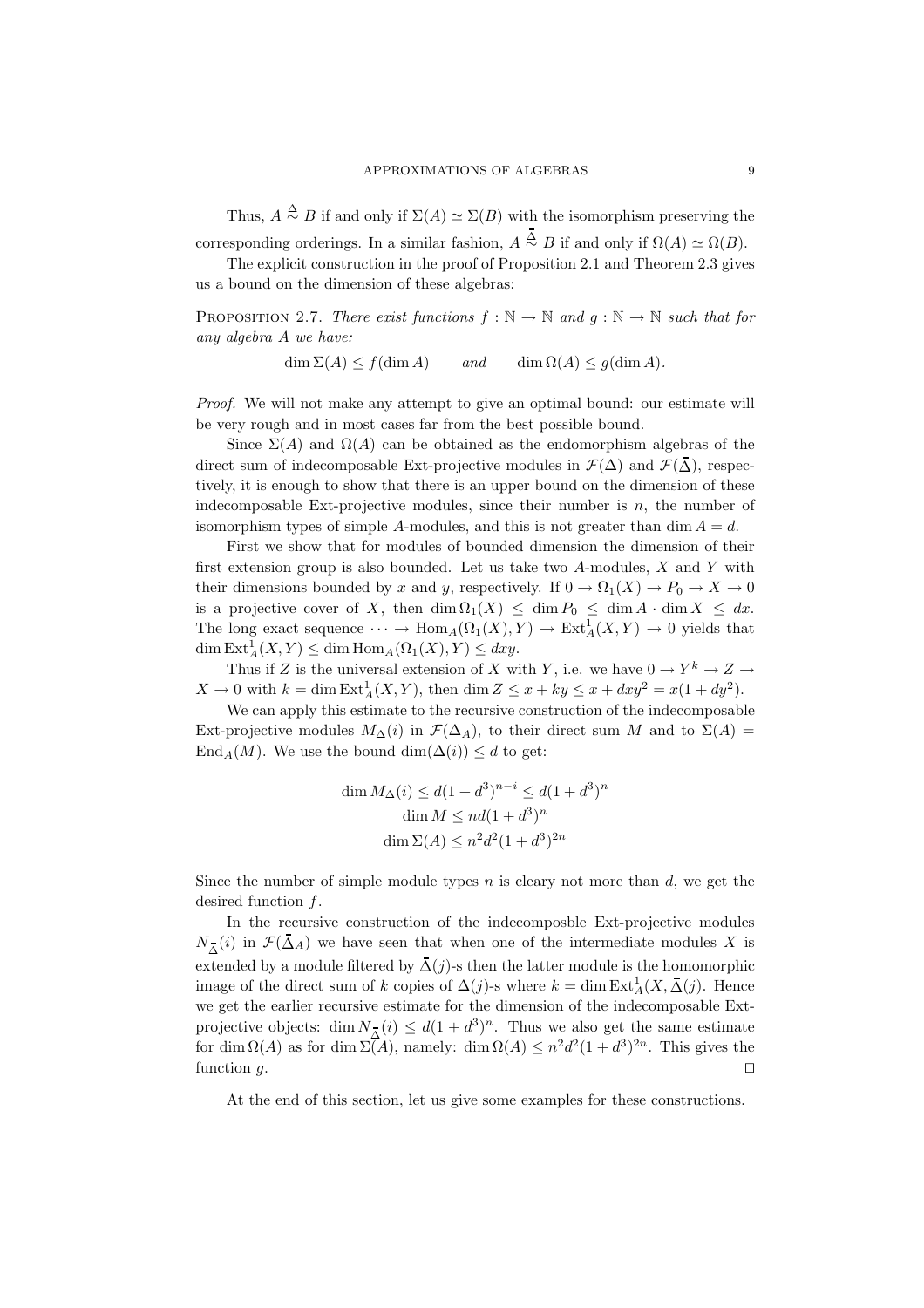EXAMPLE 2.8. Let us consider the algebra  $A = KQ_A/I_A$  whose quiver  $Q_A$  and right regular representation are as follows:

$$
Q_A
$$
:  $1 \bullet \xrightarrow{\alpha} 2$ ;  $I_A = \langle \alpha \beta \rangle$ ;  $A_A = \frac{1}{2} \oplus \frac{2}{2}$ .

Then the direct sum M of the indecomposable Ext-projective objects in  $\mathcal{F}(\Delta_A)$  is:

$$
M_A = 1 \oplus \frac{2}{2} ;
$$

hence  $\Sigma(A) = \text{End}_A(M) = KQ_{\Sigma(A)}/I_{\Sigma(A)}$  is given by:

$$
Q_{\Sigma(A)}:
$$
 1 • 2 •  $\bigcap \alpha$  ;  $I_{\Sigma(A)} = \langle \alpha^2 \rangle$  ;  $I_{\Sigma(A)} = \langle \alpha^2 \rangle$  ;  $\Sigma(A)_{\Sigma(A)} = 1 \oplus \frac{2}{2}$ .

On the other hand, for the Ext-projective object N in  $\mathcal{F}(\bar{\Delta}_A)$  we get

$$
N_A = 1 \oplus \frac{2}{1} ;
$$

hence 
$$
\Omega(A) = \text{End}_A(N) = KQ_{\Omega(A)}
$$
 is given by:  
\n $Q_{\Omega(A)}:$   $1 \bullet \leftarrow \bullet 2 ; \qquad \Omega(A) \Omega(A) = \frac{1}{2} \oplus 2 ; \qquad \Omega(A)_{\Omega(A)} = 1 \oplus \frac{2}{1} .$ 

EXAMPLE 2.9. Let us take the algebra  $A = KQ_A/I_A$  whose quiver  $Q_A$  and right regular representation are as follows:

$$
Q_A: \sum_{2 \atop 2 \text{ odd}}^{1} \sum_{\beta=3}^{\alpha} \sum_{3}^{\delta} ; \qquad I_A = \langle \delta^2, \delta \beta, \alpha \beta, \gamma \delta, \beta \alpha \rangle; \qquad A_A = \frac{1}{3} \oplus \frac{2}{3} \oplus \frac{3}{1} \oplus \frac{3}{1} \,.
$$

Then the direct sum M of the indecomposable Ext-projective objects in  $\mathcal{F}(\Delta_A)$  is:

$$
M_A = \bigvee_{3}^{1} \bigwedge_{1}^{3} \oplus \bigvee_{3}^{2} \bigwedge_{1}^{3} \oplus \bigwedge_{3}^{3} \bigwedge_{1}
$$

and its endomorphism ring  $\Sigma(A) = \text{End}_A(M) = KQ_{\Sigma(A)}/I_{\Sigma(A)}$  is given by:

$$
Q_{\Sigma(A)}: \n\begin{array}{ccc}\n & 1 \\
 & \beta_1, \beta_2 \\
 & \gamma \\
 & 2 \cdot \lambda\n\end{array}\n\quad ; \n\qquad\nI_{\Sigma(A)} = \langle \beta_1 \alpha, \beta_2 \alpha - \zeta \gamma, \beta_2 \alpha \beta_1, \beta_2 \alpha \beta_2, \beta_2 \alpha \zeta \rangle;
$$
\n
$$
\Sigma(A)_{\Sigma(A)} = \n\begin{array}{ccc}\n & 1 & 2 & 3 \\
 & 1 & 2 & 3 \\
 & 1 & 1 & 2 \\
 & 1 & 1 & 2 \\
 & 1 & 1 & 2 \\
 & 1 & 1 & 2 \\
 & 1 & 1 & 1 \\
 & 1 & 1 & 1 \\
 & 1 & 1 & 1 \\
 & 1 & 1 & 1 \\
 & 1 & 1 & 1 \\
 & 1 & 1 & 1 \\
 & 1 & 1 & 1 \\
 & 1 & 1 & 1 \\
 & 1 & 1 & 1 \\
 & 1 & 1 & 1 \\
 & 1 & 1 & 1 \\
 & 1 & 1 & 1 \\
 & 1 & 1 & 1 \\
 & 1 & 1 & 1 \\
 & 1 & 1 & 1 \\
 & 1 & 1 & 1 \\
 & 1 & 1 & 1 \\
 & 1 & 1 & 1 \\
 & 1 & 1 & 1 \\
 & 1 & 1 & 1 \\
 & 1 & 1 & 1 \\
 & 1 & 1 & 1 \\
 & 1 & 1 & 1 \\
 & 1 & 1 & 1 \\
 & 1 & 1 & 1 \\
 & 1 & 1 & 1 \\
 & 1 & 1 & 1 \\
 & 1 & 1 & 1 \\
 & 1 & 1 & 1 \\
 & 1 & 1 & 1 \\
 & 1 & 1 & 1 \\
 & 1 &
$$

The Ext-projective object N in  $\mathcal{F}(\bar{\Delta})$  is given by

$$
N_A = 1 \oplus \begin{matrix} 2 \\ 3 \\ 1 \end{matrix} \oplus \begin{matrix} 3 \\ 1 \end{matrix}
$$

and its endomorphism algebra  $\Omega(A) = KQ_{\Omega(A)}$  is as follows:

$$
Q_{\Omega(A)}
$$
:  $\bullet \leftarrow \bullet \leftarrow \bullet \bullet$ ;  
 $_{1}$ :  $\Omega(A)_{\Omega(A)} = 1 \oplus \frac{2}{1} \oplus \frac{3}{1}$ .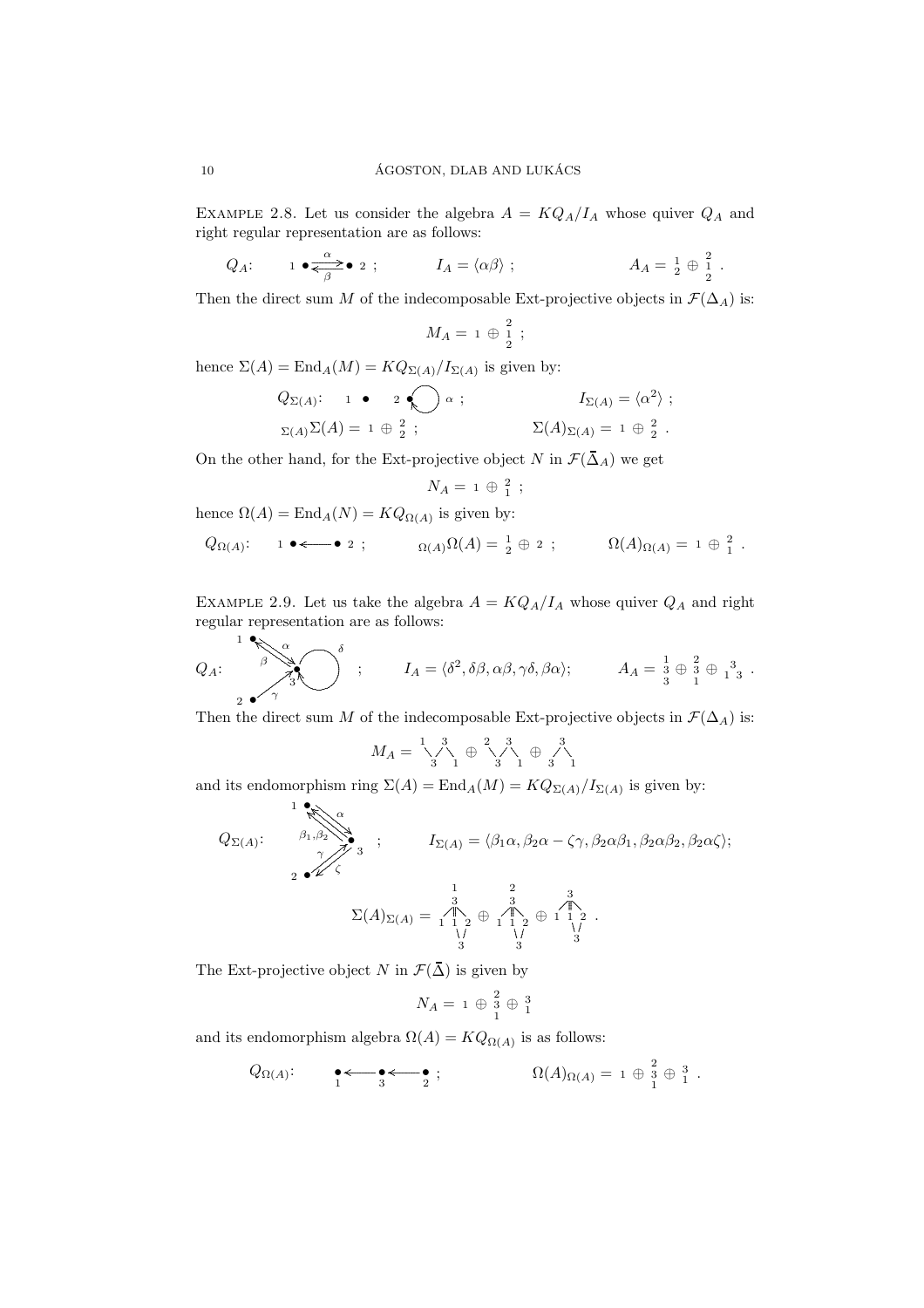# 3. The size of equivalence classes

In this section we will look more closely at the equivalence classes with respect to the relations  $\frac{\Delta}{\sim}$  and  $\frac{\overline{\Delta}}{\sim}$ .

It may happen that the categories  $\mathcal{F}(\Delta)$  or  $\mathcal{F}(\overline{\Delta})$  fully determine the algebra, more precisely the whole module category. For example, when all standard A modules are simple — note that this fact can be recognized within  $\mathcal{F}(\Delta_A)$  since this means that the standardizable objects are Schurian and there are no non-trivial homomorphisms between different standardizable objects — then  $\mathcal{F}(\Delta_A)$  is the full module category. Thus any algebra ∆-equivalent to A must be Morita equivalent to A. A similar situation arises when the proper standard modules are simple.

In the above situations the corresponding  $\stackrel{\Delta}{\sim}$  or  $\stackrel{\Delta}{\sim}$  class has only one (basic) element. On the other hand the following two examples show that some equivalence classes are infinite.

EXAMPLE 3.1. Let  $A_k$  for  $k \geq 1$  be the algebras whose quiver and right regular representation are as follows:

$$
\begin{array}{c}\n\begin{array}{c}\n\stackrel{\longrightarrow}{\longrightarrow}\n\\
1 \bullet \stackrel{\longrightarrow}{\longrightarrow}\n\end{array}\n\end{array}\n\text{ and }\n\begin{array}{c}\n(A_k)_{A_k} = \bigwedge_{2 \, 2 \cdots 2}^1 \oplus \bigcup_{1 \, 2 \, 2 \cdots 2}^2 \end{array}
$$

with k arrows heading from 1 to 2. Here the Ext-projective module M in  $\mathcal{F}(\Delta_A)$ and its endomorphism algebra  $\Sigma(A_k)$  are given by:

$$
M_{A_k} = 1 \oplus \frac{2}{1} ; \qquad \qquad \Sigma_{(A_k)} \Sigma_{A_k} = \frac{1}{2} \oplus 2 ; \qquad \Sigma(A_k)_{\Sigma_{A_k}} = 1 \oplus \frac{2}{1} ;
$$

thus,  $\Sigma(A_k)$  is independent of k, i.e. it is isomorphic for every algebra  $A_k$ . Note that  $\mathcal{F}(\Delta_{A_k}) = \mathcal{F}(\Delta_{A_k})$  and  $\mathcal{F}(\Delta_{\Sigma(A_k)}) = \mathcal{F}(\Delta_{\Sigma(A_k)})$ ; hence,  $\Omega(A_k) = \Sigma(A_k)$ .

EXAMPLE 3.2. Let us now consider the algebras  $B_k$  for  $k \geq 1$  whose quivers and right regular representation are as follows:

$$
\begin{array}{c}\n\bullet \\
\bullet \\
\bullet \\
\bullet \\
\bullet \\
\bullet\n\end{array}
$$
 and  $(B_k)_{B_k} = \begin{array}{c}\n1 \\
\uparrow \\
22 \cdots 2\n\end{array} \oplus \begin{array}{c}\n2 \\
1 \cdots 1 \\
2\n\end{array};$ 

here, there are k arrows  $\alpha_1, \ldots, \alpha_k$  from 1 to 2 and  $k+1$  arrows  $\beta_0, \ldots, \beta_k$  from 2 to 1 satisfying the following relations:  $\alpha_j \beta_\ell = 0$  for any  $1 \le j \le k$  and  $0 \le \ell \le k$  and  $\beta_i \alpha_j = 0$  for  $i \neq j$  and  $\beta_i \alpha_i = \beta_j \alpha_j$  for any  $1 \leq i, j \leq k$ . Then an easy calculation shows that  $\Delta_{B_k}(1)$  and  $\Delta_{B_k}(2)$  are Ext-projective in  $\mathcal{F}(\Delta_{B_k})$ . By taking for M their direct sum, the algebra  $\Sigma(B_k) = \text{End}_{B_k}(M)$  does not depend on k and it can be described by the regular representations

$$
\Sigma(B_k)\Sigma(B_k) = \frac{1}{2} \oplus \frac{2}{2} ; \qquad \Sigma(B_k)_{\Sigma(B_k)} = 1 \oplus \frac{2}{1 \ 2} .
$$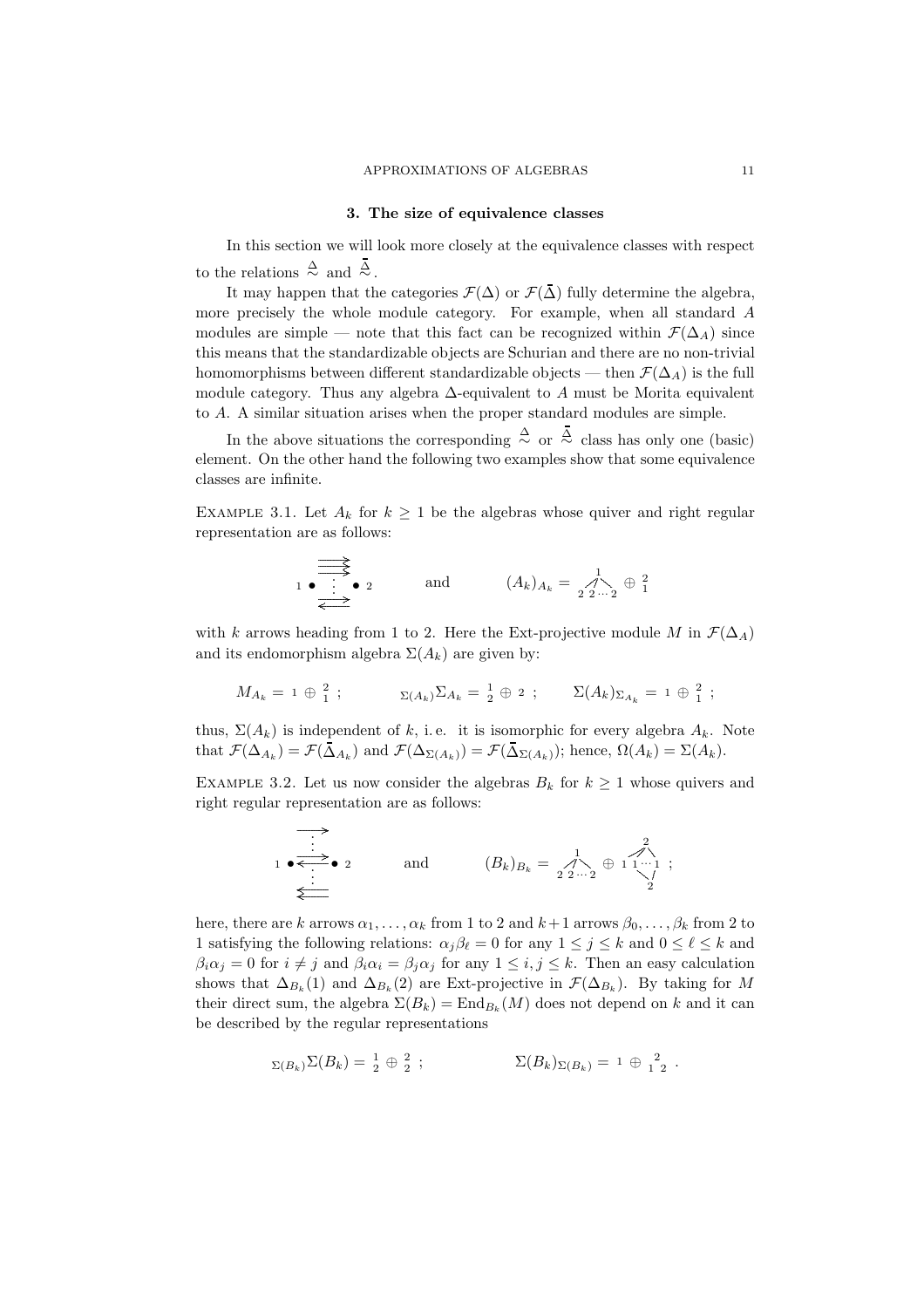It turns out that these two extreme cases exhaust all possibilities: apart from one element classes, the equivalence classes are always infinite.

THEOREM 3.3. Let  $(A, e)$  be an arbitrary algebra. Then the number of Morita equivalence classes of algebras which are  $\Delta$ -equivalent to A is:

- (i) one if all standard modules  $\Delta(i)$  for  $2 \leq i \leq n$  are simple;
- (ii) infinite otherwise.

*Proof.* The fact that a standard module  $\Delta(i)$  is simple is clearly invariant under  $\Delta$ -equivalence: it means that  $\text{Hom}_{A}(\Delta(j), \Delta(i)) = 0$  for  $j \neq i$  and  $\Delta(i)$  is Schurian. Furthermore, if all standard modules  $\Delta_A(i)$  are simple for  $2 \leq i \leq n$  then the algebra A must be ∆-filtered. Since every ∆-equivalence class contains a unique basic  $\Delta$ -filtered algebra, we are done with case  $(i)$ .

We have to show now that if at least one of the standard modules  $\Delta(i)$  for  $i \geq 2$  is not simple then there are infinitely many non-isomorphic basic algebras which are  $\Delta$ -equivalent to A.

To this end let us first formulate a technical lemma, giving a general framework for the construction of these algebras.

LEMMA 3.4. Let U be an  $(A, A)$ -bimodule,  $\Phi = \text{Hom}_A(U_A, A_A)$  and  $X = \text{Tr}_A(U_A)$ the trace of  $U_A$  in  $A_A$  (i.e.  $X = \sum {\{\text{Im } \varphi \mid \varphi \in \Phi\}}$ ). Thus  $\Phi$  and X also carry a natural  $(A, A)$ -bimodule structure. Assume that  $XU = UX = 0$ . Then the  $(A, A)$ bimodule

$$
\tilde{A}=A\oplus U\oplus \Phi
$$

can be given an associative algebra structure as follows: multiplication by elements of A is given by the  $(A, A)$ -bimodule structure;  $U\Phi = UU = \Phi\Phi = 0$ ; finally  $\varphi \cdot u = \varphi(u)$  for  $\varphi \in \Phi$  and  $u \in U$ . Furthermore U is a right ideal of A such that

$$
\operatorname{End}({\tilde{A}}/U)_{{\tilde{A}}} \simeq A.
$$

*Proof.* First, the assumption  $XU = UX = 0$  implies that  $XX = 0$  and  $\Phi X = 0$  $X\Phi = 0$ . Using these relations, it is easy to verify that the multiplication

$$
(a, u, \varphi) \cdot (a', u', \varphi') = (aa' + \varphi(u'), au' + ua', a\varphi' + \varphi a')
$$

is associative.

Clearly, since  $(0, u, 0)(a', u', \varphi') = (0, ua', 0), U$  is a right ideal of  $\tilde{A}$ .

Moreover, every endomorphism of the (right)  $\ddot{A}$ -module  $\ddot{A}/U$  is induced by left multiplication by an element  $(a_0, u_0, \varphi_0)$  of A such that  $(a_0, u_0, \varphi_0)U \subseteq U$ . As a consequence, in view of  $(a_0, u_0, \varphi_0)(0, u, 0) = (\varphi_0(u), a_0u, 0)$  for all  $u \in U$ , we have  $\varphi_0 = 0$ . But then, modulo U,

 $(a_0, u_0, 0)(a, 0, \varphi) = (a_0 a, u_0 a, a_0 \varphi) \sim (a_0 a, 0, a_0 \varphi) = (a_0, 0, 0)(a, 0, \varphi).$ 

Thus, End  $\tilde{A}/U \simeq A$ .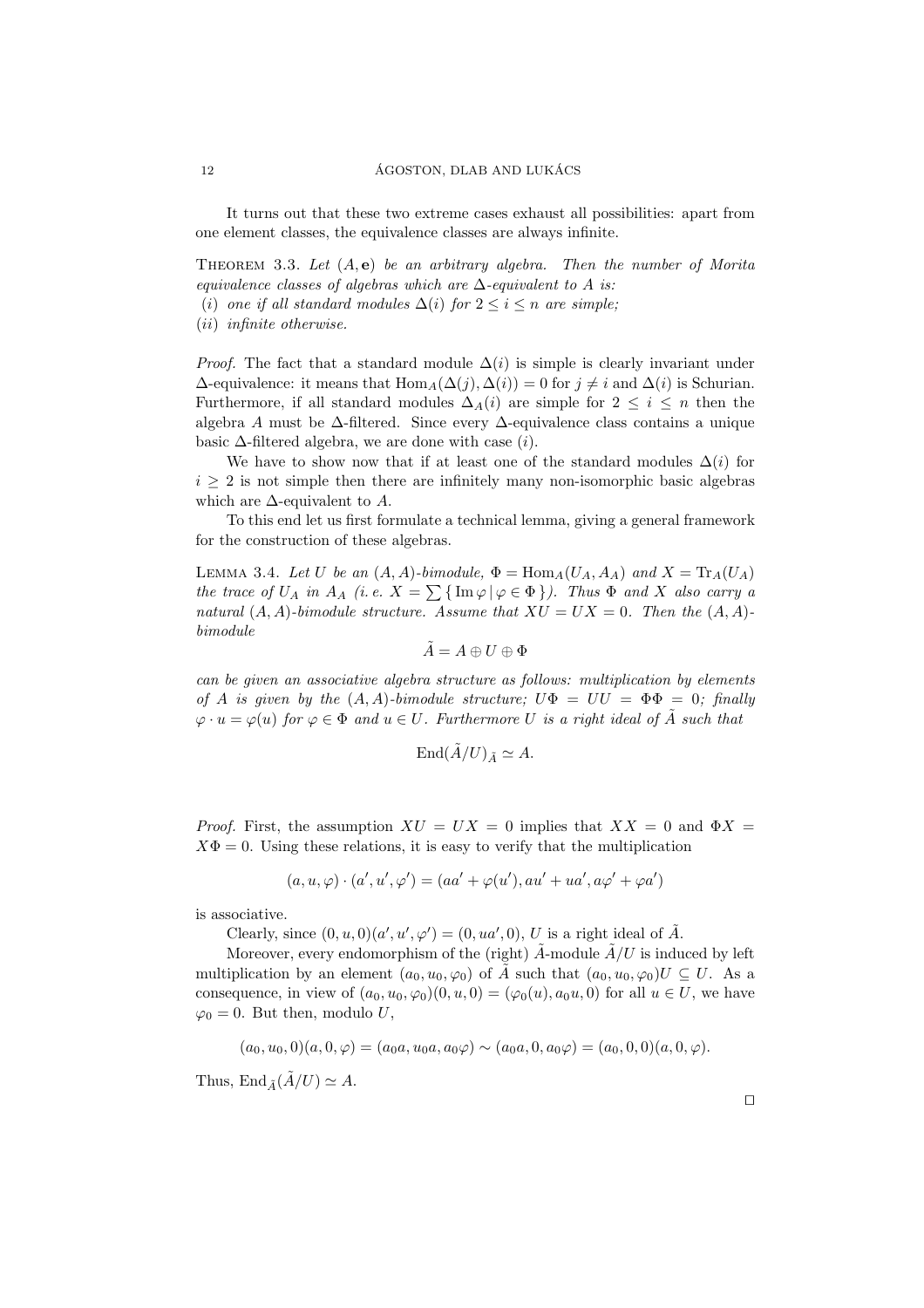Returning to the proof of Theorem 3.3, we define the  $(A, A)$ -bimodule  $U =$  $\oplus S^{\circ}(1) \otimes_K e_i \overline{A/e_i}$  rad  $\overline{A(e_1 + \ldots + e_i)}A$  (here  $\oplus S^{\circ}(1)$  is the direct sum of any finite number of copies of the left A-module  $S^{\circ}(1)$ ). Define  $\tilde{A}$  as in Lemma 3.4. We are going to prove that  $\Sigma(\tilde{A}) = A$ .

Note that the conditions that  $\Delta(i)$  is not simple but  $\Delta(j)$  is simple for all  $j > i$ imply that  $e_i$  rad  $A(e_1 + \ldots + e_i) \neq 0$  and  $e_j$  rad  $Ae_k = 0$  for all  $j > i$  and  $k \leq j$ .

First we verify that the relations in the construction of  $\ddot{A}$  in Lemma 3.4 are satisfied, i.e. that  $X := Tr_A(U) \subseteq \text{rad } A$  and, as a consequence,  $XU = UX = 0$ . Indeed, the definition of U yields  $U = Ue_iA$  and U rad  $A(e_1 + \ldots + e_i) = 0$ , so  $X =$  $Xe_iA$  and X rad  $A(e_1 + \ldots + e_i) = 0$ . Now for  $j \neq i$ ,  $e_jX = e_jXe_iA \subseteq e_i$  rad A. To prove that  $e_i X$  is also in rad A, we first observe that  $e_i X$  rad  $A(e_1 + \ldots + e_i) = 0$ ; but  $e_i$  rad  $A(e_1 + \ldots + e_i) \neq 0$ , so  $e_i \notin e_i X$ . Thus  $e_i X$  is a proper submodule of the local module  $e_iA$ , hence  $e_iX \subseteq e_i$  rad A. This finishes the proof of the first statement. The rest follows from  $XU \subseteq (\text{rad } A)U = 0$  and  $UX = UXe_iA \subseteq U(\text{rad } A)e_iA = 0$ .

Second, let us show that  $A/U$  is  $\Delta$ -filtered. Observe that the condition that  $\Delta(j)$  are simple for  $j > i$  means that  $e_j$  rad  $Ae_k = 0$  for  $j > i$  and  $k \leq j$ , and that this property is inherited by the algebra A:  $(e_{i+1} + \ldots + e_n)U = 0$  and  $(e_{i+1} + ... + e_n)\Phi U = (e_{i+1} + ... + e_n)\Phi U e_i A \subseteq (e_{i+1} + ... + e_n)Ae_i A = 0$  implies  $(e_{i+1} + \ldots + e_n)\Phi = 0$ , and thus  $e_j$  rad  $\tilde{A}e_k \subseteq e_j$  rad  $Ae_k = 0$  for  $j > i$  and  $k \leq j$ .

It is easy to check that  $\tilde{A}/\tilde{A}(e_{i+1} + ... + e_n)\tilde{A}$  is isomorphic to the algebra that we obtain by the same construction from  $A/A(e_{i+1} + \ldots + e_n)A$ . So it is sufficient to prove that  $A/U$  is  $\Delta$ -filtered in the case when  $i = n$ .

In this case, since A is  $\Delta$ -filtered,  $Ae_nA$  is  $\Delta(n)$ -filtered, i.e.  $Ae_nA \simeq \oplus e_nA$ . The ismorphism naturally induces an isomorphism from  $Ae_n\Phi = \text{Hom}(U_A, Ae_nA_A)$ to the direct sum of copies of  $e_n\Phi = \text{Hom}(U_A, e_nA_A)$  as right A-modules. On the other hand,  $\tilde{A}e_n\tilde{A}/U = (Ae_nA + Ae_n\Phi + Ue_nA)/U = (Ae_nA + Ae_n\Phi)/U$ , while  $e_n\tilde{A}=e_nA+e_n\Phi$ , so this proves that  $\tilde{A}e_n\tilde{A}/U$  is  $\Delta$ -filtered. To finish the proof we only need to observe that  $\tilde{A}/U + \tilde{A}e_n\tilde{A} = \tilde{A}/\tilde{A}e_n\tilde{A} \cong A/Ae_nA$ , since  $U + \Phi \subseteq Ae_nA$ , and this shows that the  $\Delta(j)'s$  of  $\tilde{A}$  for  $j < n$  are the same as those of A and  $\tilde{A}/U$ is ∆-filtered.

Finally, we show that  $\tilde{A}/U$  is the direct sum of indecomposable Ext-projectives in the category of  $\Delta$ -filtered right  $\tilde{A}$ -modules:

Since  $\tilde{A}/U$  is the direct sum of local modules with tops  $S(1), \ldots, S(n)$ , the only thing left to prove is that  $\text{Ext}^1(\tilde{A}/U, \Delta_{\tilde{A}}(j)) = 0$  for all j. If we apply the Hom( $-\Delta_{\tilde{A}}(j)$ ) functor on the short exact sequence  $0 \to U \to A \to A/U \to 0$ , then we see that  $\text{Ext}^1(\tilde{A}/U, \Delta_{\tilde{A}}(j)) = 0$  if and only if the morphism  $\text{Hom}(\tilde{A}, \Delta_{\tilde{A}}(j)) \rightarrow$ Hom $(U, \Delta_{\tilde{\Lambda}}(j))$  is surjective. This condition is easily satisfied for  $j \neq i$  because in that case  $U = Ue_iA$  (and the simplicity of  $\Delta_{\tilde{A}}(j)$  for  $j > i$ ) implies that  $\text{Hom}(U, \Delta_{\tilde{A}}(j)) = 0.$ 

In the case when  $j = i$ , we can assume again that  $i = n$ . Under this condition  $\Delta_{\tilde{A}}(n) = e_n \tilde{A} = e_n A + e_n \Phi$ , and  $\Phi = \Phi e_1$ , while  $Ue_1 = 0$ , so  $\text{Hom}(U, \Delta_{\tilde{A}}(n)) =$  $\text{Hom}(U, e_n A) = e_n \Phi$ . Let  $\varphi \in \text{Hom}(U, e_n A)$ , and define  $\alpha \in \text{Hom}(\tilde{A}, e_n A)$  with  $\alpha(\tilde{a}) = \varphi \tilde{a}$ . Since  $\varphi A \subseteq e_n \Phi A \subseteq e_n A$ , we get that  $\alpha \in \text{Hom}(A, \Delta_{\tilde{A}}(n))$ , and  $\alpha(u) = \varphi u = \varphi(u)$ , so  $\alpha$  is an extension of  $\varphi$ . This proves that the morphism  $Hom(A, \Delta_{\tilde{A}}(n)) \rightarrow Hom(U, \Delta_{\tilde{A}}(n))$  is surjective, thus implying that  $A/U$  is an Ext-projective module in the construction of  $\Sigma(\tilde{A})$ . Now, applying Lemma 3.4, this shows that  $\Sigma(A) \cong A$ .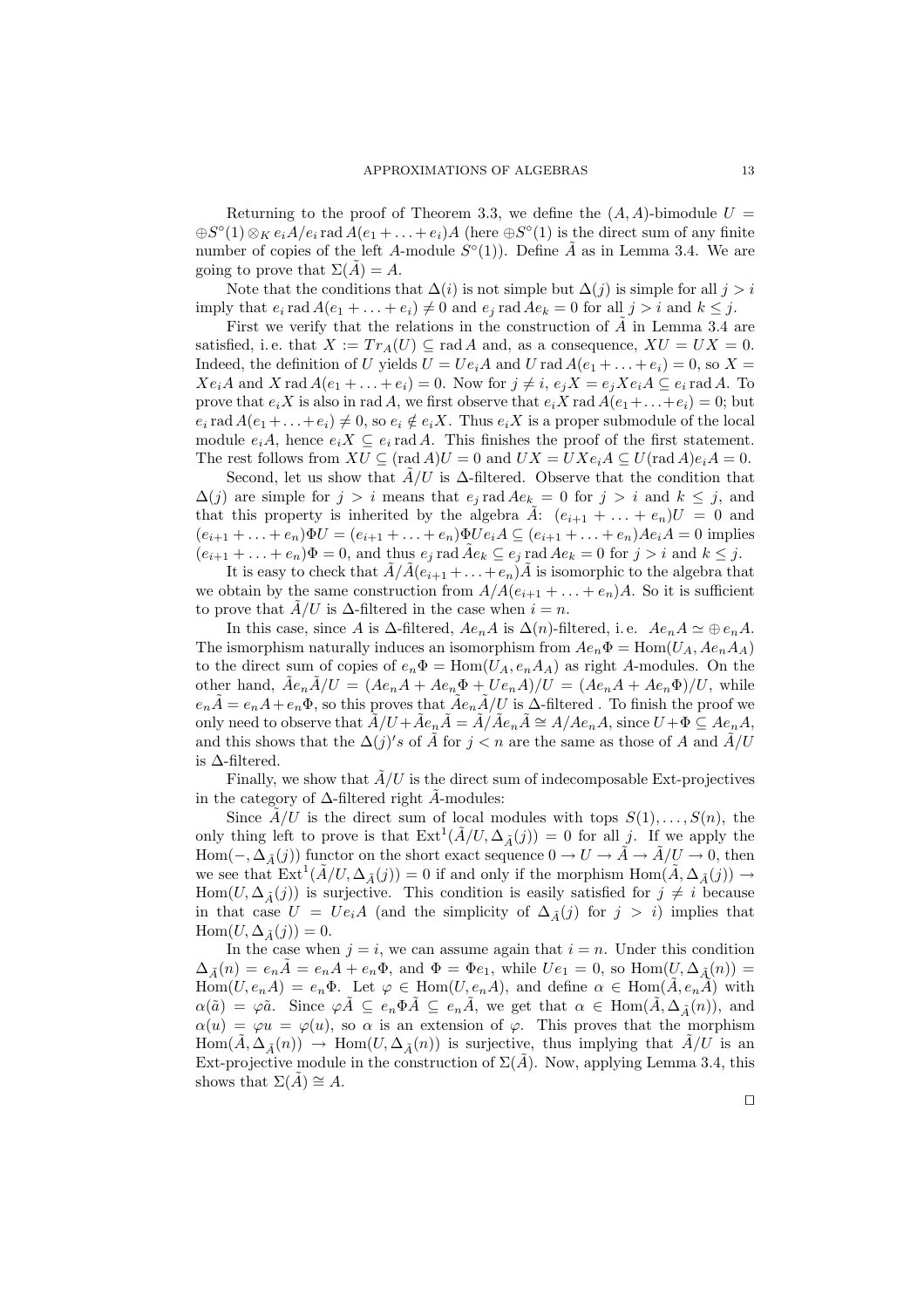Let us now formulate the parallel statement for ∆-equivalence.

THEOREM 3.5. Let  $(A, e)$  be an arbitrary algebra. Then the number of Morita equivalence classes of algebras which are  $\Delta$ -equivalent to A is

(i) one if all standard modules  $\overline{\Delta}(i)$  for  $2 \leq i \leq n$  are simple;

(ii) infinite otherwise.

*Proof.* The proof of case  $(i)$  is similar to that of the corresponding case of Theorem 3.3.

To prove case  $(ii)$ , we could slightly modify the construction in the proof of Theorem 3.3. For later use, however, we shall give now a different construction showing that if at least one of the modules  $\overline{\Delta}(i)$  for  $i \geq 2$  is non-simple then there are infinitely many algebras in the  $\bar{\Delta}$ -equivalence class of A. (Recall that  $\bar{\Delta}(1)$  is always a simple module.)

Thus, let *i* be such that  $\overline{\Delta}(i)$  is not simple and  $\overline{\Delta}(j)$  is simple for all  $j > i$ . Let us define the following  $(A, A)$ -bimodule:  $L = Ae_i \otimes_K S(i)$ . Finally let  $\tilde{A}$  be defined as the trivial extension of  $A$  by  $L$ , i.e.

$$
\tilde{A} = L \rtimes A = \left\{ \begin{pmatrix} a & \ell \\ 0 & a \end{pmatrix} \middle| a \in A, \ \ell \in L \right\}.
$$

(Note that for path algebras this means adding one extra loop  $\alpha$  at vertex i and an additional defining relation  $\alpha^2 = 0$ .) We want to show that A and  $\tilde{A}$  are ∆-equivalent. Then, repeating the construction we can get infinitely many nonisomorphic basic algebras which are all  $\bar{\Delta}$ -equivalent to A.

Note that there is a natural action of  $\tilde{A}$  on all A-modules and the modules  $S(i)$  for  $1 \leq i \leq n$  give a natural set of representatives of all simple A-modules. Furthermore,  $L$  is an ideal in  $A$  contained in rad  $A$ , isomorphic as a right  $\overline{A}$ -module to a direct sum of simple modules of type  $S(i)$ . This implies that for each indecomposable projective  $\tilde{A}$ -module  $P_{\tilde{A}}(j)$ , we get an exact sequence of  $\tilde{A}$ -modules

$$
0 \to K(j) \to P_{\tilde{A}}(j) \to P_A(j) \to 0,
$$

where  $P_A(j)$  is the corresponding indecomposable projective A-module; moreover,  $K(j) \simeq \bigoplus S(i).$ 

Now, let us observe that the proper standard A-modules  $\bar{\Delta}_A(j)$  are — as  $\tilde{A}$ modules — isomorphic to the proper standard modules  $\overline{\Delta}_{\tilde{A}}(j)$  for  $1 \leq j \leq n$ . This holds because the choice (the maximality) of  $i$  implies that  $L$  has a trivial intersection with the idecomposable projectives  $e_i\tilde{A}$  for  $j > i$ , while for  $j \leq i$  the kernel of the epimorphism  $e_j\tilde{A} \to \bar{\Delta}_{\tilde{A}}(j)$  contains  $L \cap e_j\tilde{A}$  since L is a direct sum of  $S(i)$ -s, contained in the radical of A.

This also implies that modules in  $\mathcal{F}(\Delta_A)$  also belong to  $\mathcal{F}(\Delta_{\tilde{A}})$ . In particular the direct sum M of indecomposable Ext-projective modules in  $\mathcal{F}(\Delta_A)$  belongs to  $\mathcal{F}(\Delta_{\tilde{A}})$ . To show that  $\overline{\Delta}(A)$  and  $\overline{\Delta}(\tilde{A})$  are isomorphic, it is enough to show that M remains Ext-projective in  $\mathcal{F}(\Delta_{\tilde{A}})$ .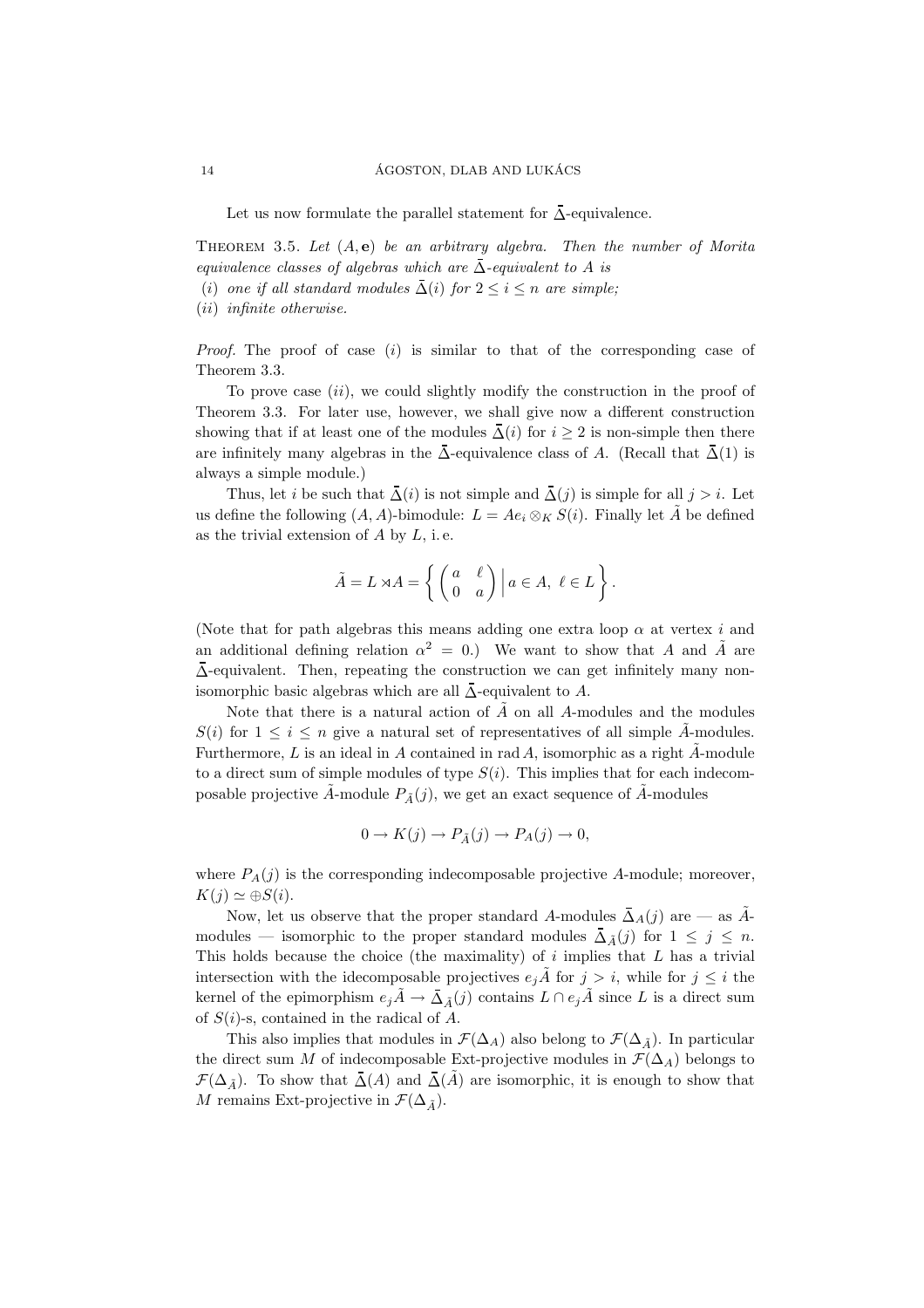To this end let us take the projective cover  $P_A(M)$  of M over A and the projective cover  $P_{\tilde{A}}(M)$  of M over  $\tilde{A}$ . Then we get the following diagram of  $\tilde{A}$ modules:

$$
\begin{array}{ccccccc}\n & & & & 0 & & & & \\
 & & \downarrow & & \downarrow & & & & \\
0 & \rightarrow & K' & \rightarrow & K'' & \rightarrow & 0 & & \\
 & & \downarrow & & \downarrow & & \downarrow & & \\
0 & \rightarrow & \tilde{K} & \rightarrow & P_{\tilde{A}}(M) & \rightarrow & M & \rightarrow & 0 & \\
 & & \downarrow & & \downarrow & & \parallel & & \\
0 & \rightarrow & K & \rightarrow & P_{A}(M) & \rightarrow & M & \rightarrow & 0 & \\
\end{array}
$$

Here, as mentioned earlier,  $K' \simeq K'' \simeq \bigoplus S(i)$ , moreover the map  $\tilde{K} \to K$  must be surjective. In view of our choice of  $i$ , there are no non-zero homomorphisms  $S(i) \to \bar{\Delta}(j)$  for  $1 \leq j \leq n$ , and thus  $\text{Hom}_{\tilde{A}}(K, \bar{\Delta}(j)) \simeq \text{Hom}_{\tilde{A}}(\tilde{K}, \bar{\Delta}(j))$  and  $\text{Hom}_{\tilde{A}}(P_A(M), \bar{\Delta}(j)) \simeq \text{Hom}_{\tilde{A}}(P_{\tilde{A}}(M), \bar{\Delta}(j)).$  Since  $\text{Ext}^1_A(M, \bar{\Delta}(j)) = 0$ , the map  $\text{Hom}_{A}(P_{A}(M), \overline{\Delta(j)}) \to \text{Hom}_{A}(K, \overline{\Delta(j)})$  is surjective. Using the previous isomorphisms we get that  $\text{Hom}_{\tilde{A}}(P_{\tilde{A}}(M), \overline{\Delta(j)}) \to \text{Hom}_{\tilde{A}}(\tilde{K}, \overline{\Delta(j)})$  is also surjective. This means that  $\text{Ext}_{\tilde{A}}^1(M, \bar{\Delta}(j)) = 0$  and shows that M is Ext-projective in  $\mathcal{F}(\bar{\Delta}_{\tilde{A}})$ . The proof is completed. □

Let us observe that from the construction of  $\tilde{A}$  it is easy to derive (say, by a dimension counting argument) that if the original algebra A is  $\Delta$ -filtered then so is  $\tilde{A}$ . Thus, we get the following corollary.

COROLLARY 3.6. If a  $\overline{\Delta}$ -equivalence class has more than one element and contains at least one ∆-filtered algebra then it contains infinitely many non-isomorphic basic ∆-filtered algebras.

#### 4. The orbit graph of the operators  $\Sigma$  and  $\Omega$

As before, all algebras in this section will be basic. Let us point out that the equivalence  $(A, e) \stackrel{\Delta}{\sim} (B, f)$  (or  $(A, e) \stackrel{\Delta}{\sim} (B, f)$ ) implies the respective equivalence for the factor algebras  $fact_i(A) = A/A(e_{i+1} + \cdots + e_n)A$  and  $fact_i(B) =$  $B/B(f_{i+1} + \cdots + f_n)B$  for all  $1 \leq i \leq n$ . This follows from the fact that in the equivalence between the categories of  $\Delta$ -filtered (or  $\overline{\Delta}$ -filtered) modules over A and B, the modules filtered by  $\Delta(j)$ 's (or  $\bar{\Delta}(j)$ 's) with  $j \leq i$  correspond to each other. Consequently,

$$
\Sigma(\mathrm{fact}_{i}(A)) \simeq \mathrm{fact}_{i}(\Sigma(A))
$$

and

$$
\Omega(\text{fact}_{i}(A)) \simeq \text{fact}_{i}(\Omega(A)).
$$

Theorem 4.1. Denote the number of the (non-isomorphic) simple A-modules by n. Then the algebra  $(\Omega \Sigma)^{n-1}(A)$  is properly stratified.

For the proof of the theorem we shall need the following lemma:

LEMMA 4.2. Let A be a  $\Delta$ -filtered algebra such that the factor algebra fact<sub>n−1</sub>(A) is  $\bar{\Delta}$ -filtered. Then  $\Omega(A)$  is properly stratified.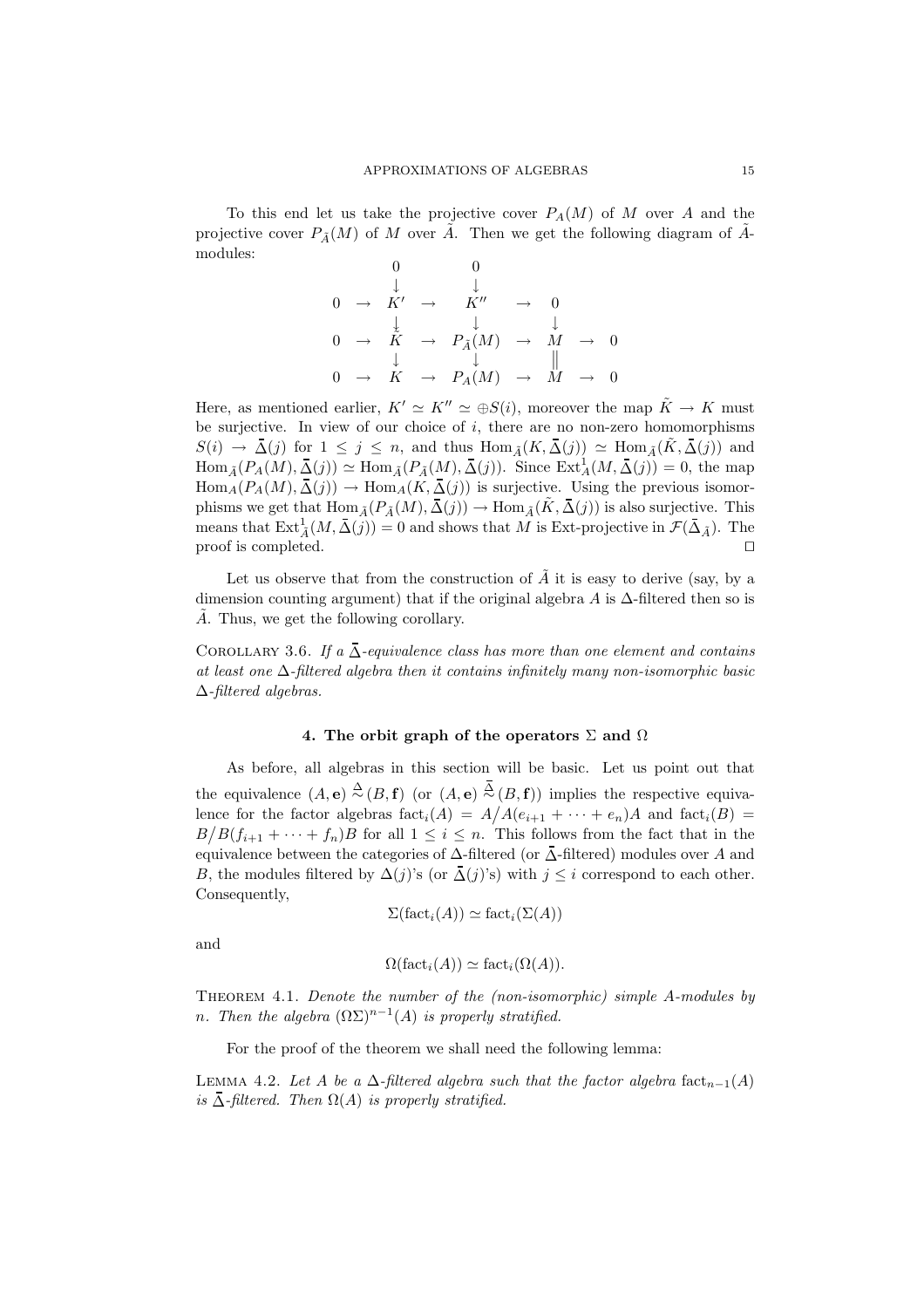*Proof.* Let  $e_n A/e_n X$  be a maximal  $\Delta$ -filtered factor of  $e_n A$ . Then  $\text{Hom}(e_n X, \Delta(j))$  $= 0$  is true for all j: for  $j < n$  it follows from  $[\Delta(j) : S(n)] = 0$ , while for  $j = n$ , any nontrivial homomorphism from  $e_n X$  to  $\overline{\Delta}(n)$  must be surjective, and thus bijective, so the existence of such a homomorphism would contradict the maximality of the factor  $e_n A/e_n X$ .

Now, consider the ideal  $I = Ae_nX$  of A. Since  $Ae_nA$  is a direct sum of the modules  $\Delta(n) = e_n A$ , the ideal I is a direct sum of the submodules  $e_n X$ . Thus Hom $(I, \overline{\Delta}(j)) = 0$  for all  $1 \leq j \leq n$ . Since  $Ext^1(A, \overline{\Delta}(j)) = 0$ , also  $\text{Ext}^1(A/I, \overline{\Delta}(j)) = 0$  for all  $1 \leq j \leq$ . Consequently, in view of the fact that  $A/I$  is a direct sum of n  $\overline{\Delta}$ -filtered factors of the projective modules  $P(j) = e_i A$ ,  $A/I$  is the Ext-projective module used in the construction of  $\Omega(A)$ , i.e.  $\Omega(A) \simeq \text{End}_{A}(A/I) \simeq$  $A/I$ .

Since  $\Omega(A)$  must be  $\Lambda$ -filtered, we only need to prove that  $A/I$  is  $\Delta$ -filtered. The assumption of the lemma gives that  $A/Ae_nA$  is  $\Delta$ -filtered, and we saw that  $Ae_nA/I \simeq \bigoplus e_nA/e_nI$ , so  $Ae_nA$  is  $\Delta(n)$ -filtered. This finishes the proof that  $\Omega(A)$ is properly stratified.  $\Box$ 

*Proof of Theorem 4.1.* Let us proceed by induction. The statement trivially holds for  $n = 1$ . Assume now that the statement holds for algebras with  $n - 1$  simple modules. Then  $(\Omega \Sigma)^{n-2}(A/Ae_nA)$  is properly stratified. Thus, denoting  $\Sigma(\Omega \Sigma)^{n-2}$ by  $\Pi$ , we have  $\Pi(A/Ae_nA) \simeq \Pi(A)/\Pi(A)e_n\Pi(A)$  is  $\overline{\Delta}$ -filtered. Furthermore,  $\Pi(A)$ is  $\Delta$ -filtered by definition. Hence, applying the lemma to  $\Pi(A)$ , we get  $\Omega\Pi(A)$  =  $(\Omega \Sigma)^{n-1}(A)$  is properly stratified.  $\Box$ 

EXAMPLE 4.3. The following example shows that the bound in Theorem 4.1 is optimal. Let A be the algebra given as  $A = KQ_A/I_A$ , where  $Q_A$  is given by:



and  $I_A = \langle \gamma_i^2, \gamma_i \alpha_{i,i+1} - \alpha_{i,i+1} \gamma_{i+1} | 2 \leq i \leq n-1 \rangle$ . Thus the right regular representation of  $A$  can be described as follows:



Then  $(\Omega \Sigma)^{n-1}(A) = B = KQ_B/I_B$ , where  $Q_B$  is given by:

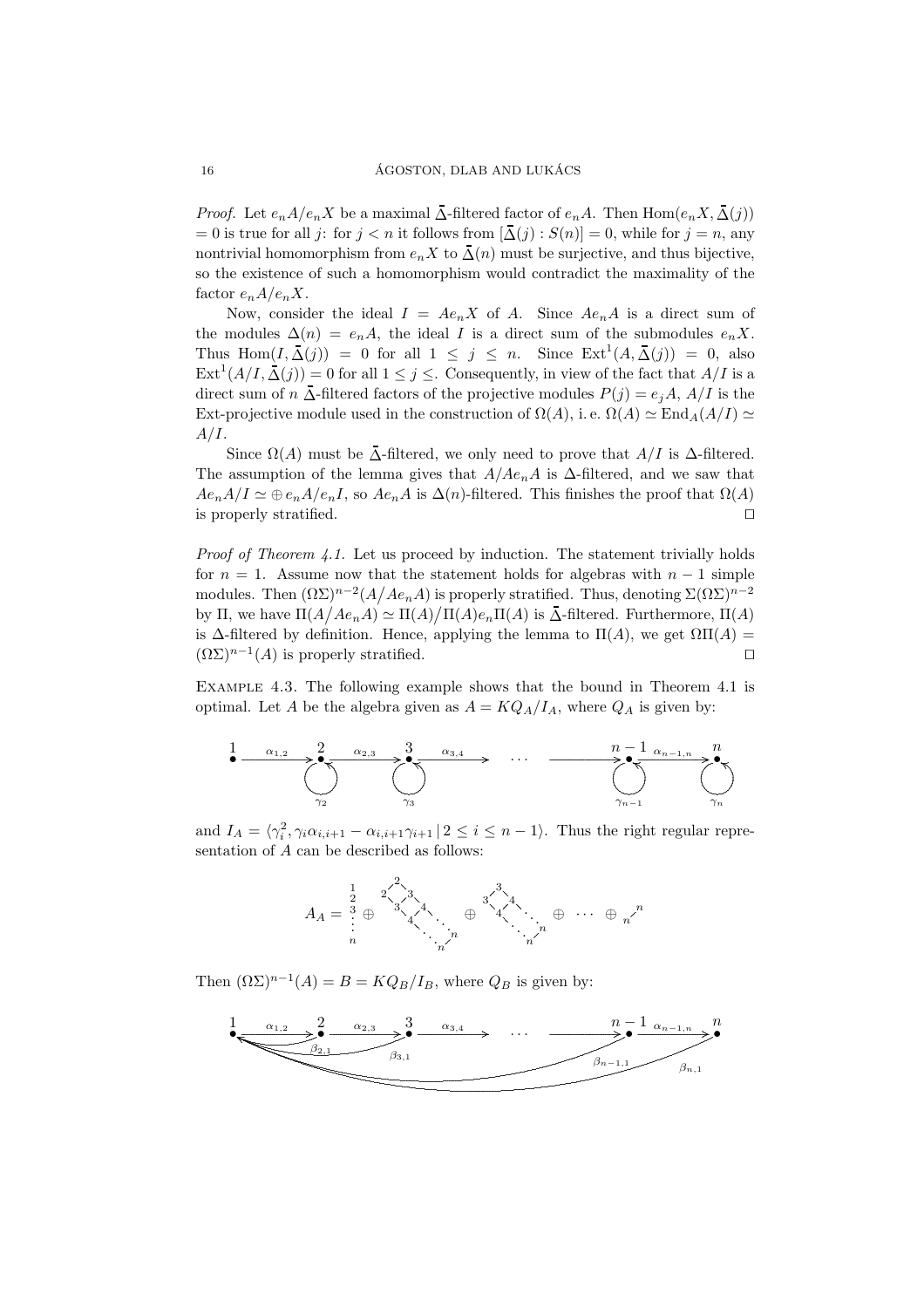and  $I_B = \langle \beta_{i1} \alpha_{12} \alpha_{23} \cdots \alpha_{i-1,i} | 2 \leq i \leq n \rangle$  with regular decomposition:



Here  $\Sigma(\Omega\Sigma)^{n-2}(A)$  is  $\Delta$ -filtered but not  $\bar{\Delta}$ -filtered. The last projective (i.e. the last standard module) is a uniserial module with a composition series of length  $n + 1$  as follows:  $S(n), S(1), S(2), \ldots, S(n-1), S(n)$ .

Let us now take the Cayley-graph of this action of the operators  $\Sigma$  and  $\Omega$ , restricted to the class of all standardly stratified algebras  $(A, e)$ . Thus, we define an arrow of type  $\Sigma$  from A to  $\Sigma(A)$  and an arrow of type  $\Omega$  from A to  $\Omega(A)$ .

For this graph, as an immediate consequence of Theorem 4.1 we get the following corollary.

COROLLARY 4.4. The family of all basic standardly stratified algebras with n nonisomorphic simple modules is a disjoint union of oriented trees of algebras, indexed by properly stratified algebras as their roots. The height of these trees is bounded by  $2(n-1)$ .

Note that although Theorem 4.1 is valid for general algebras, we have restricted our formulation of Corollary 4.4. to standardly stratified algebras, where it seems to be possible to describe also the proper preimages  $\Sigma^{-1}(A)$  and  $\Omega^{-1}(A)$  (i.e. the preimages not including the algebra itself), of a given algebra. In the family of all algebras this may be an impossible task. A more detailed description of the structure of this graph will be presented in a separate paper. Here we conclude our discussion with two remarks only, illustrating the complexity of the question.

Corollary 3.6 immediately implies that if  $A$  is a standardly stratified algebra then the proper preimage  $\Omega^{-1}(A)$  is either empty or it is infinite. (Note that we have excluded the algebra A from its proper preimage.) Namely, if  $\Omega^{-1}(A)$  is non-empty then A is  $\bar{\Delta}$ -filtered and its  $\bar{\Delta}$ -equivalence class contains at least one  $\Delta$ -filtered algebra, not isomorphic to A. Thus by Corollary 3.6 it contains infinitely many  $\Delta$ -filtered elements, hence  $\left|\Omega^{-1}(A)\right| = \infty$ .

On the other hand the following example shows that the cardinality of  $\Sigma^{-1}(A)$ can be equal to any natural number.

EXAMPLE 4.5. The following examples of algebras show that the  $\Delta$ -equivalence classes of algebras can contain an arbitrary finite number of  $\bar{\Delta}$ -filtered algebras.

Let  $k \in \mathbb{N}, k \ge 1$  be given and consider the algebras  $A_{i,k}$  defined for  $1 \le i \le k$  as  $A_{i,k} = KQ_{A_{i,k}}/I_{A_{i,k}}$  with  $Q_{A_{i,k}}$  having two vertices, one arrow  $\alpha$  from 1 to 2 and k loops at 2, denoted by  $\beta_1, \ldots, \beta_k$ , subject to the relations  $I_{A_{i,k}} = \langle \beta_p \beta_q, \alpha \beta_r, | 1 \leq$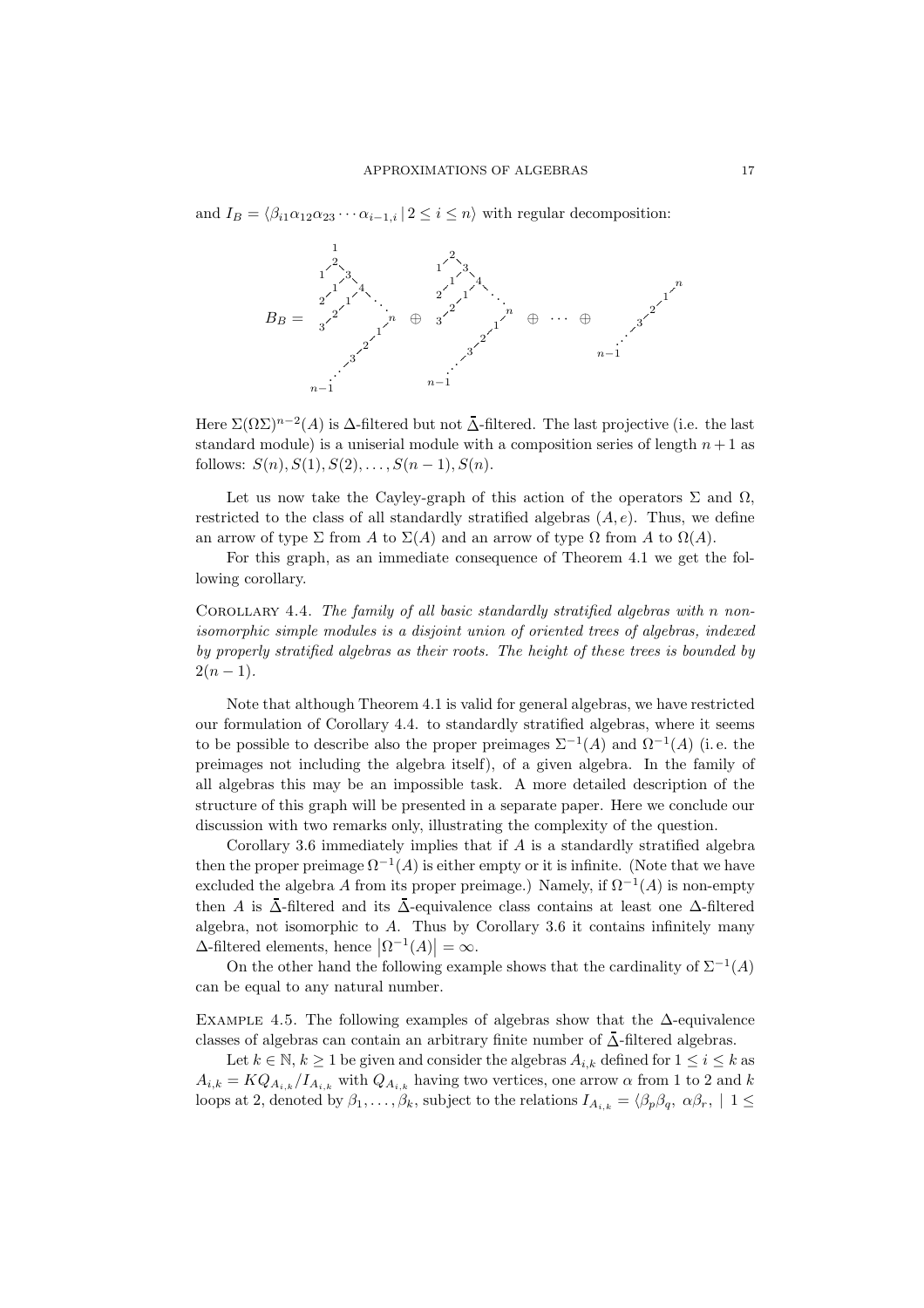$p, q \leq k, i \leq r \leq n$ . Thus the right regular decomposition of  $A_{i,k}$  can be described as follows:

$$
(A_{i,k})_{A_{i,k}} = \underbrace{\begin{array}{c} 1 \\ 2 \\ \dots \\ 2 \end{array}}_{i-1 \text{ copies}} \underbrace{\begin{array}{c} 2 \\ 2 \\ 2 \dots \\ 2 \end{array}}_{k \text{ copies}}
$$

Clearly each algebra  $A_{i,k}$  is  $\Delta$ -filtered, moreover  $A_{i,k}$  is a homomorphic image of  $A_{j,k}$  for  $i \leq j$ . In this way we can say that the standard modules for  $A_{1,k}$  are also standard modules for each  $A_{i,k}$  and dim  $\text{Ext}^1_{A_{i,k}}(\Delta(1), \Delta(2)) = k$  for each  $1 \leq$  $i \leq k$ . Hence the universal extension construction of  $\Delta(2)$  by  $\Delta(1)$  over  $A_{1,k}$  gives the Ext-projective module for every algebra  $A_{i,k}$ ,  $1 \leq i \leq k$ . This implies that  $\Sigma(A_{i,k}) \simeq \Sigma(A_{i,k})$  for  $1 \leq i,j \leq k$ .

We want to show that there is no other  $\overline{\Delta}$ -filtered algebra A for which  $\Sigma(A)$ is isomorphic to  $\Sigma(A_{i,k})$ . Suppose that A and  $A_{1,k}$  are  $\Delta$ -equivalent and A is  $\overline{\Delta}$ -filtered. Then it is easy to see that  $\Delta_A(2)$  must not contain a simple module of type  $S_A(1)$  in its socle, since this would give a nonzero homomorphism in  $\text{Hom}_A(\Delta_A(1), \Delta_A(2))$  although such a homomorphism does not exist in  $\mathcal{F}(\Delta_{A,k})$ . Since A is  $\overline{\Delta}$ -filtered, we get that  $\Delta_A(2)$  is homogeneous, containing only simple factors of type  $S(2)$ . Now it is easy to see that the structure of  $\Delta_A(2)$  is well described by its endomorphism ring  $\text{End}_A(\Delta_A(2))$  which is isomorphic to  $\text{End}_{A_{1,k}}(\Delta_{A_{i,k}}(2)).$  Now, knowing the structure of  $\text{Ext}_{A}^{1}(\Delta_{A}(1), \Delta_{A}(2))$ , we get that rad  $P_A(1)$  rad<sup>2</sup>  $P_A(1)$  is isomorphic to  $S_A(2)$ , hence rad  $P_A(1)$  is a homomorphic image of  $\Delta_A(2)$ . This implies that, depending on the composition length of  $P_A(1)$ , the algebra A must be isomorphic to one of the algebras  $A_{i,k}$ .

#### 5. An example of ∆-equivalence

Let us conclude the paper by exhibiting the subcategories of  $\Delta$ -filtered modules in one particular case. Compare the inclusions of the subcateogories  $\mathcal{F}(\Delta_A)$  and  $\mathcal{F}(\Delta_{\Sigma(A)})$  in the Auslander–Reiten quiver of A and  $\Sigma(A)$ .

EXAMPLE 5.1. Let  $A = KQ_A/I_A$  be the algebra given by the following quiver and right regular representation:

$$
Q_A
$$
:  
\n $Q_A$ :  
\n $Q_A$ :  
\n $A_A = \{ \alpha \gamma, \gamma^2 \};$   
\n $A_A = \frac{1}{2} \oplus \frac{2}{2} \oplus \frac{3}{2}.$ 

Thus A is a  $\overline{\Delta}$ -filtered algebra. The standard and proper standard modules are given by:

$$
\Delta_A(1) = 1;
$$
  $\Delta_A(2) = \frac{2}{2};$   $\Delta_A(3) = \frac{3}{2};$   
\n $\bar{\Delta}_A(1) = 1;$   $\bar{\Delta}_A(2) = 2;$   $\bar{\Delta}_A(3) = 3.$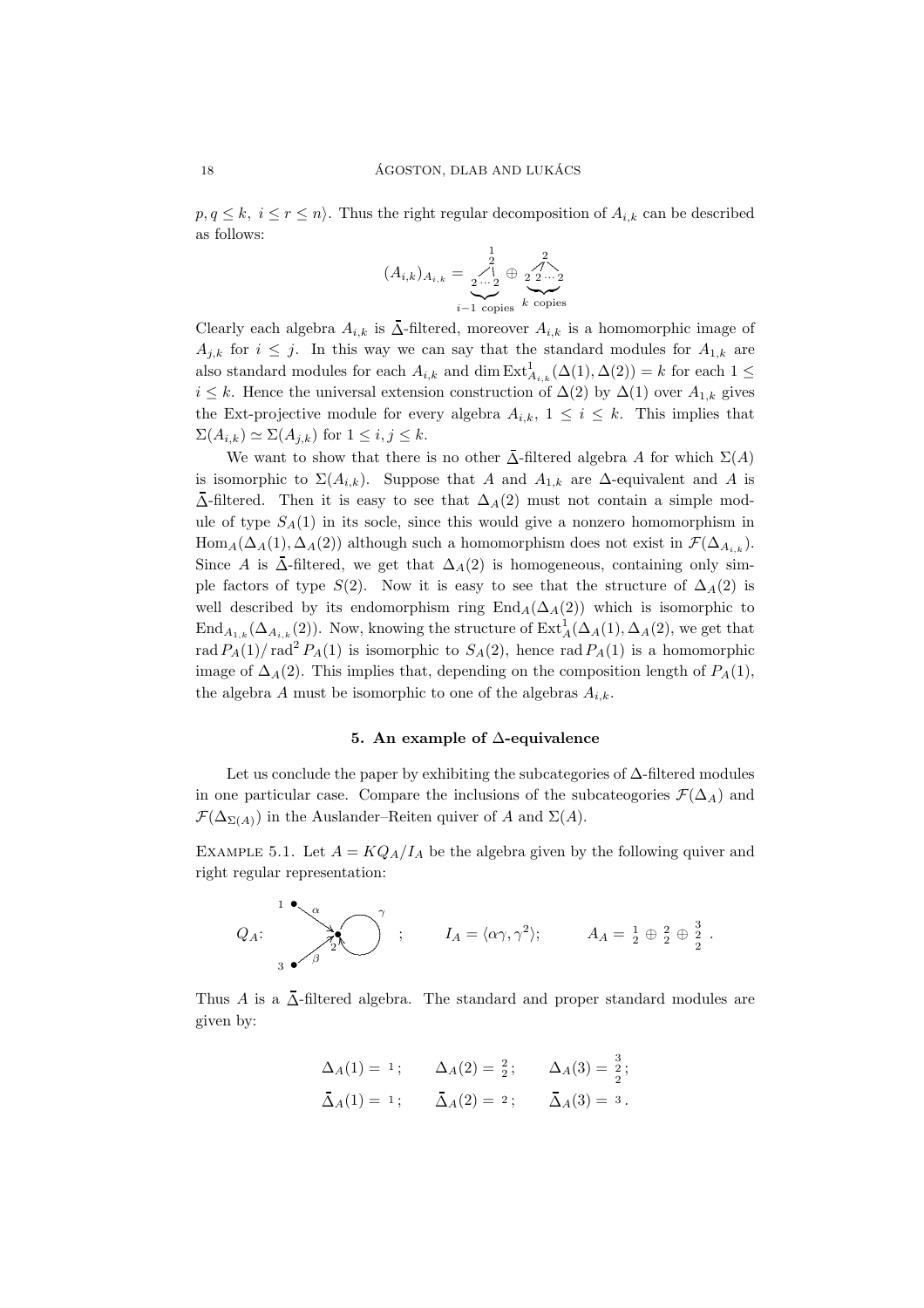The Auslander-Reiten quiver of the indecomposable right A-modules is as follows (encircled are the elements of  $\mathcal{F}(\Delta_A)$ :



Thus there are 17 indecomposable  $A$ -modules in three  $\tau$ -orbits, while there are five indecomposable modules in  $\mathcal{F}(\Delta_A)$ , forming the relative Auslander–Reiten quiver:



The direct sum of indecomposable Ext-projective objects in  $\mathcal{F}(\Delta_A)$  is given by

$$
M_A = \, {}^1_2{}^2 \, \oplus \, {}^2_2 \, \oplus \, {}^3_2.
$$

Here,  $\Sigma(A) = \text{End}_A(M)$  is given by  $\Sigma(A) = KQ_{\Sigma(A)}/I_{\Sigma(A)}$  with the quiver and regular representation as follows:

$$
Q_{\Sigma(A)}: \xrightarrow{\beta} \begin{matrix} 1 & 0 \\ \beta & 1 \\ 0 & 0 \end{matrix} \quad ; \qquad I_{\Sigma(A)} = \langle \beta \alpha \beta \rangle \ ; \qquad \Sigma(A)_{\Sigma(A)} = \begin{matrix} 1 \\ 2 \\ 1 \end{matrix} \oplus \begin{matrix} 2 \\ 1 \\ 2 \end{matrix} \oplus \begin{matrix} 3 \\ 2 \\ 1 \end{matrix}.
$$

Clearly,  $\Sigma(A)$  is  $\Delta$ -filtered. The standard modules are given by:

$$
\Delta_{\Sigma(A)}(1) = 1;
$$
\n $\Delta_{\Sigma(A)}(2) = \frac{2}{2};$ \n $\Delta_{\Sigma(A)}(3) = \frac{3}{2}.$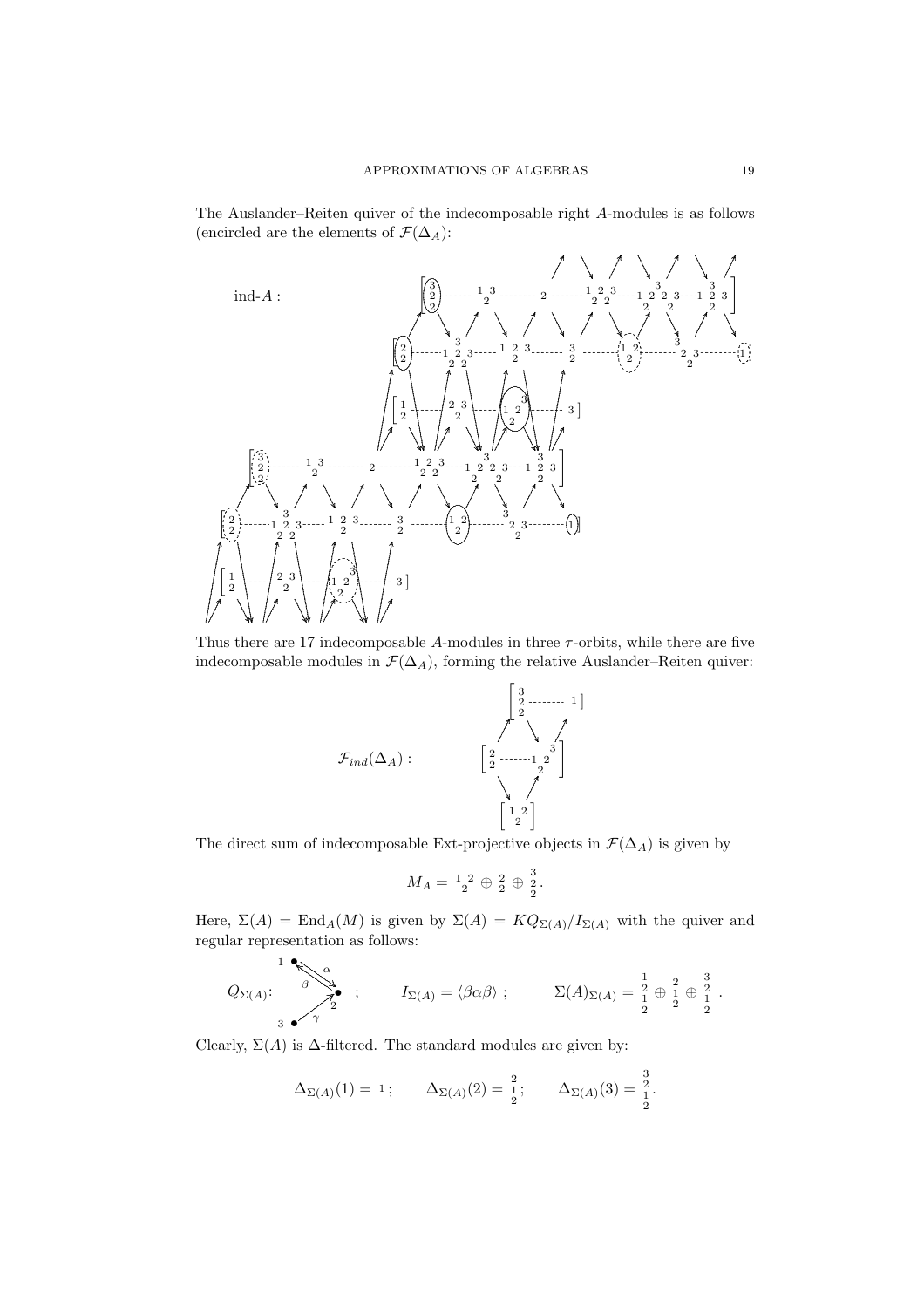The Auslander-Reiten quiver of the indecomposable right A-modules is as follows (encircled are the elements of  $\mathcal{F}(\Delta_{\Sigma(A)})$ :



Thus there are 24 indecomposable  $\Sigma(A)$ -modules in three  $\tau$ -orbits, and five indecomposable modules in  $\mathcal{F}(\Delta_{\Sigma(A)})$ , forming the relative Auslander–Reiten quiver:



ACKNOWLEDGMENT. The authors would like to thank the referee for his/her useful advice.